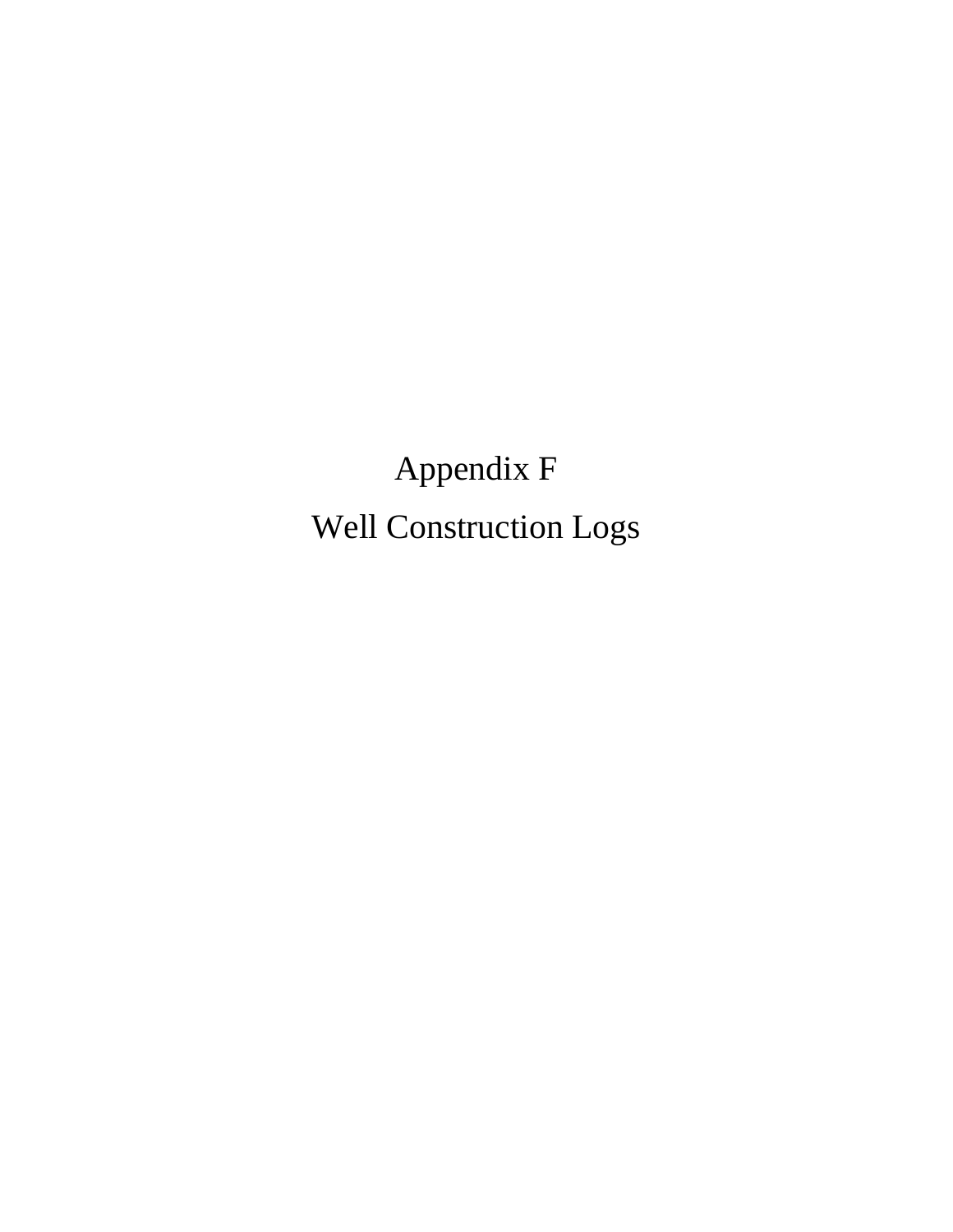|                          | <b>DRILLING SUMMARY</b>                                                         |              |                         |                                                       |                          |                        |                                             |
|--------------------------|---------------------------------------------------------------------------------|--------------|-------------------------|-------------------------------------------------------|--------------------------|------------------------|---------------------------------------------|
| Geologist:               |                                                                                 |              |                         |                                                       | <b>Protective Casing</b> |                        |                                             |
|                          |                                                                                 |              | <b>Riser Elevation</b>  | 320.96' (amsl)                                        | and Lockable Cap         |                        |                                             |
| <b>Drilling Company:</b> |                                                                                 |              |                         |                                                       |                          |                        |                                             |
| Boart Longyear           |                                                                                 |              | <b>Ground Elevation</b> | 318.07' (amsl)                                        |                          | <b>Ground Level</b>    |                                             |
| Driller:                 |                                                                                 |              | Top of                  | 2.0'                                                  |                          | Borehole               |                                             |
| Rig Make/Model:          |                                                                                 |              | sep. casing             |                                                       |                          | 12                     | inch dia.                                   |
|                          | Spyder Sonic drilling rig                                                       |              | Top of                  |                                                       |                          | 16                     | feet length                                 |
| Date:                    |                                                                                 |              | bentonite               | 4.0'                                                  |                          |                        |                                             |
| 11/18/2012               |                                                                                 |              |                         |                                                       |                          |                        |                                             |
|                          | <b>GEOLOGIC LOG</b>                                                             | D            |                         |                                                       |                          | 8                      | <b>Steel Separation Casing</b><br>inch dia. |
| Depth(ft.)               | Description                                                                     | E            |                         |                                                       |                          | 17                     | feet length                                 |
| $0 - 0.3$                | Top soil                                                                        |              |                         |                                                       |                          |                        |                                             |
| $0.3 - 15$               | Silty clay                                                                      | $\mathsf{P}$ |                         |                                                       |                          |                        |                                             |
| 15-22.6                  | Silty clay/clayey silt                                                          | T            |                         |                                                       |                          | Schedule 40            |                                             |
| 22.6-24<br>24-32.5       | Silty sand<br>Silty clay                                                        |              | <b>Bottom</b>           |                                                       |                          | <b>PVC Riser</b>       |                                             |
| 32.5-34.5                | Silty sand                                                                      | H            | of casing               | 17.0'                                                 |                          | $\overline{2}$         | inch dia.                                   |
| 34.5-37                  | Silty clay                                                                      |              |                         |                                                       |                          | 32.9                   | feet length                                 |
| 37-40                    | Silty sand                                                                      |              |                         |                                                       |                          |                        |                                             |
|                          |                                                                                 |              | Top of sand             | 28.0'                                                 |                          |                        | Screen, 0.010" slot.                        |
|                          |                                                                                 |              | Top of screen           | 30.0'                                                 |                          | $\overline{2}$<br>10   | inch dia.<br>feet length                    |
|                          |                                                                                 |              |                         |                                                       |                          |                        |                                             |
|                          |                                                                                 |              |                         |                                                       |                          |                        |                                             |
|                          |                                                                                 |              |                         |                                                       |                          | Borehole               |                                             |
|                          |                                                                                 |              |                         |                                                       |                          | 6                      | inch dia.                                   |
|                          |                                                                                 |              |                         |                                                       |                          | 23                     | feet length                                 |
|                          |                                                                                 |              |                         |                                                       |                          |                        |                                             |
|                          |                                                                                 |              |                         |                                                       |                          |                        |                                             |
|                          |                                                                                 |              | <b>Bottom</b>           |                                                       |                          |                        |                                             |
|                          |                                                                                 |              | of screen               | 40.0'                                                 |                          |                        |                                             |
|                          |                                                                                 |              |                         |                                                       |                          |                        |                                             |
|                          |                                                                                 |              |                         |                                                       |                          |                        |                                             |
| <b>WELL DESIGN</b>       |                                                                                 |              |                         |                                                       |                          |                        |                                             |
|                          |                                                                                 |              |                         |                                                       |                          |                        |                                             |
|                          | <b>CASING MATERIAL</b>                                                          |              |                         | <b>SCREEN MATERIAL</b>                                |                          | <b>FILTER MATERIAL</b> |                                             |
| Surface:                 | Steel Stick-up Protective Casing                                                |              |                         | Schedule 40 PVC                                       | Type:<br>Global #5 sand  | Setting:               | 28-40.0                                     |
|                          |                                                                                 |              | Type:                   |                                                       |                          | <b>SEAL MATERIAL</b>   |                                             |
|                          |                                                                                 |              |                         |                                                       | Type:                    | Bentonite<br>Setting:  | $4 - 28'$                                   |
| Monitor:                 | Schedule 40 PVC                                                                 |              | Slot Size:              | 0.010"                                                | Type:                    | Grout<br>Setting:      | $0 - 17'$                                   |
|                          |                                                                                 |              |                         |                                                       |                          |                        |                                             |
| <b>COMMENTS:</b>         |                                                                                 |              |                         |                                                       |                          |                        |                                             |
|                          |                                                                                 |              |                         |                                                       |                          | <b>LEGEND</b>          |                                             |
|                          | 1) Borehole intially drilled to 16 ft with 10" and then 12" Sonic drill casing. |              |                         |                                                       |                          | Grout                  |                                             |
|                          | 2) Separation casing pushed into clay to 17 ft and then grouted.                |              |                         |                                                       |                          |                        |                                             |
|                          | 3) Separation casing grout cured for 24 hours before completing boring.         |              |                         |                                                       |                          | <b>Bentonite Seal</b>  |                                             |
|                          |                                                                                 |              |                         |                                                       |                          |                        |                                             |
|                          |                                                                                 |              |                         |                                                       |                          |                        | Silica Sandpack                             |
| <b>Client:</b>           | <b>USACE</b>                                                                    |              |                         | <b>Location: Niagara Falls Storage Site</b>           | <b>Project No.:</b>      |                        | 11176781                                    |
|                          | <b>URS Corporation</b>                                                          |              |                         | <b>MONITORING WELL</b><br><b>CONSTRUCTION DETAILS</b> | <b>Well Number:</b>      |                        | <b>MW949</b>                                |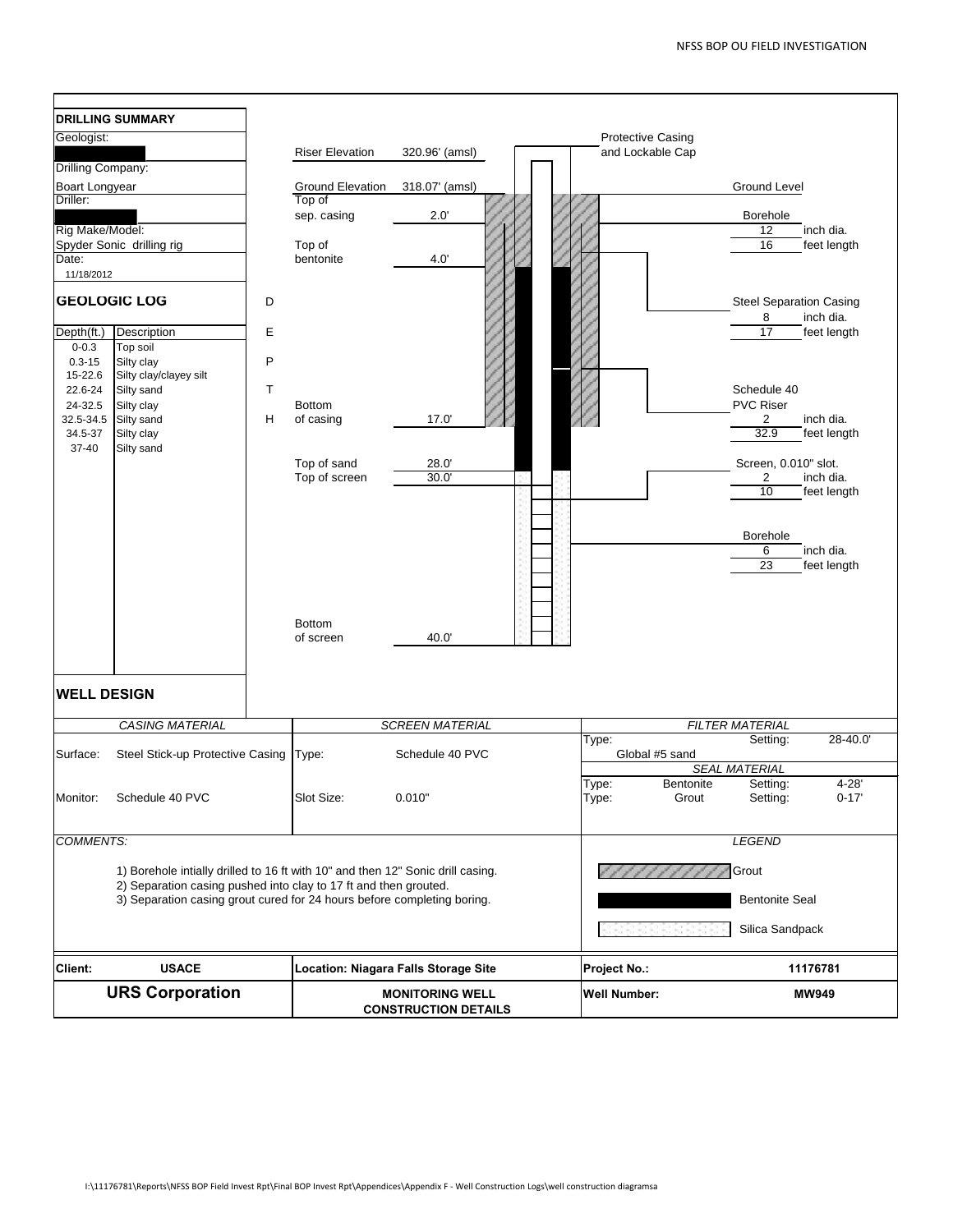|                          | <b>DRILLING SUMMARY</b>                   |             |                                             |                                                       |                     |                             |                                        |                          |
|--------------------------|-------------------------------------------|-------------|---------------------------------------------|-------------------------------------------------------|---------------------|-----------------------------|----------------------------------------|--------------------------|
| Geologist:               |                                           |             |                                             |                                                       |                     | ProtectiveCasing            |                                        |                          |
| <b>Drilling Company:</b> |                                           |             | <b>Riser Elevation</b>                      | 318.64' (amsl)                                        |                     | and Lockable Cap            |                                        |                          |
| Boart Longyear           |                                           |             | <b>Ground Elevation</b>                     | 316.04' (amsl)                                        |                     |                             | <b>Ground Level</b>                    |                          |
| Driller:                 |                                           |             |                                             |                                                       |                     |                             | Borehole                               |                          |
| Rig Make/Model:          |                                           |             |                                             |                                                       |                     |                             | 6                                      | inch dia.                |
| Date:                    | Spyder Sonic drilling rig                 |             | Top of<br>bentonite                         | 4.0'                                                  |                     |                             | 17                                     | feet length              |
| 11/18/2012               |                                           |             |                                             |                                                       |                     |                             |                                        |                          |
|                          | <b>GEOLOGIC LOG</b>                       | D           | Top of sand                                 | $5.5'$                                                |                     |                             | Schedule 40<br><b>PVC Riser</b>        |                          |
| Depth(ft.)               | Description                               | $\mathsf E$ | Top of screen                               | 7.5'                                                  |                     |                             | $\overline{2}$<br>10.1                 | inch dia.<br>feet length |
| $0 - 1$                  | Fill                                      |             |                                             |                                                       |                     |                             |                                        |                          |
| $1 - 3$<br>$3-5$         | Silty sand<br>Clayey silt                 | $\sf P$     |                                             |                                                       |                     |                             |                                        |                          |
| $5 - 10$                 | Silt                                      | $\top$      |                                             |                                                       |                     |                             |                                        |                          |
| 10-11.5<br>11.5-14.3     | Sand<br>Silty clay                        | H           |                                             |                                                       |                     |                             |                                        |                          |
| 14.3-16                  | Silty fine sand                           |             |                                             |                                                       |                     |                             |                                        |                          |
| $16-17$                  | Silty clay                                |             |                                             |                                                       |                     |                             | Schedule 40 PVC                        |                          |
|                          |                                           |             | <b>Bottom</b><br>of screen                  | 12.5                                                  |                     |                             | Screen, 0.010" slot.<br>$\overline{c}$ | inch dia.                |
|                          |                                           |             |                                             |                                                       |                     |                             | $\overline{5}$                         | feet length              |
|                          |                                           |             |                                             |                                                       |                     |                             |                                        |                          |
|                          |                                           |             |                                             |                                                       |                     |                             |                                        |                          |
|                          |                                           |             |                                             |                                                       |                     |                             |                                        |                          |
|                          |                                           |             | <b>Bottom</b><br>of borehole                | 17.0'                                                 |                     |                             |                                        |                          |
|                          |                                           |             |                                             |                                                       |                     |                             |                                        |                          |
|                          |                                           |             |                                             |                                                       |                     |                             |                                        |                          |
|                          |                                           |             |                                             |                                                       |                     |                             |                                        |                          |
|                          |                                           |             |                                             |                                                       |                     |                             |                                        |                          |
|                          |                                           |             |                                             |                                                       |                     |                             |                                        |                          |
| <b>WELL DESIGN</b>       |                                           |             |                                             |                                                       |                     |                             |                                        |                          |
|                          | <b>CASING MATERIAL</b>                    |             |                                             | <b>SCREEN MATERIAL</b>                                | Type:               |                             | <b>FILTER MATERIAL</b><br>Setting:     | $5.5 - 17.0$             |
| Surface:                 | Steel Stick-up Protective Casing          |             | Type:                                       | Schedule 40 PVC                                       |                     | Global #5 sand              |                                        |                          |
|                          |                                           |             |                                             |                                                       |                     |                             | <b>SEAL MATERIAL</b>                   |                          |
| Monitor:                 | Schedule 40 PVC                           |             | Slot Size:                                  | 0.010"                                                | Type:<br>Type:      | Bentonite chips<br>Concrete | Setting:<br>Setting:                   | $4 - 5.5'$<br>$0 - 4'$   |
|                          |                                           |             |                                             |                                                       |                     |                             |                                        |                          |
| <b>COMMENTS:</b>         |                                           |             |                                             |                                                       |                     |                             | <b>LEGEND</b>                          |                          |
|                          |                                           |             |                                             |                                                       |                     |                             |                                        |                          |
|                          | 1) Cave-in and sand in bottom of borehole |             |                                             |                                                       |                     |                             | Concrete                               |                          |
|                          |                                           |             |                                             |                                                       |                     |                             | <b>Bentonite Seal</b>                  |                          |
|                          |                                           |             |                                             |                                                       |                     |                             | Silica Sandpack                        |                          |
| <b>Client:</b>           | <b>USACE</b>                              |             | <b>Location: Niagara Falls Storage Site</b> |                                                       |                     |                             |                                        |                          |
|                          |                                           |             |                                             |                                                       | <b>Project No.:</b> |                             |                                        | 11176781                 |
|                          | <b>URS Corporation</b>                    |             |                                             | <b>MONITORING WELL</b><br><b>CONSTRUCTION DETAILS</b> |                     | <b>Well Number:</b>         |                                        | <b>MW944</b>             |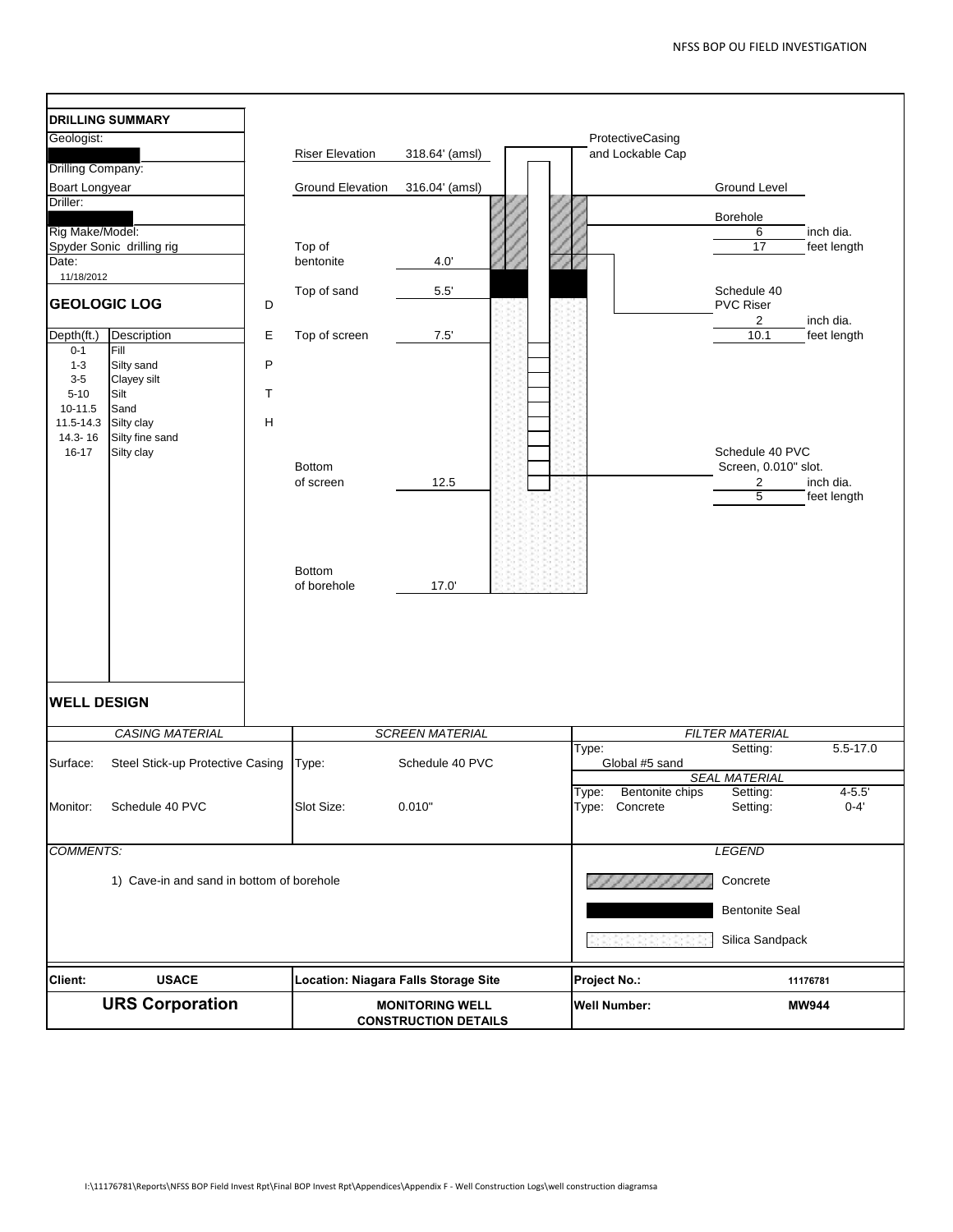|                    | <b>DRILLING SUMMARY</b>                   |             |                                             |                             |                     |                                      |                                        |                          |
|--------------------|-------------------------------------------|-------------|---------------------------------------------|-----------------------------|---------------------|--------------------------------------|----------------------------------------|--------------------------|
| Geologist:         |                                           |             | <b>Riser Elevation</b>                      | 320.24' (amsl)              |                     | ProtectiveCasing<br>and Lockable Cap |                                        |                          |
| Drilling Company:  |                                           |             |                                             |                             |                     |                                      |                                        |                          |
| Boart Longyear     |                                           |             | <b>Ground Elevation</b>                     | 317.55' (amsl)              |                     |                                      | <b>Ground Level</b>                    |                          |
| Driller:           |                                           |             |                                             |                             |                     |                                      |                                        |                          |
| Rig Make/Model:    |                                           |             |                                             |                             |                     |                                      | Borehole<br>6                          | inch dia.                |
|                    | Spyder Sonic drilling rig                 |             | Top of                                      |                             |                     |                                      | $\overline{20}$                        | feet length              |
| Date:              |                                           |             | bentonite                                   | 3.0'                        |                     |                                      |                                        |                          |
| 11/18/2012         |                                           |             |                                             |                             |                     |                                      |                                        |                          |
|                    | <b>GEOLOGIC LOG</b>                       | D           | Top of sand                                 | 4.0'                        |                     |                                      | Schedule 40<br><b>PVC Riser</b>        |                          |
| Depth(ft.)         | Description                               | E           |                                             |                             |                     |                                      | $\overline{2}$<br>8.7                  | inch dia.<br>feet length |
| $0 - 0.3$          | Top soil                                  |             | Top of screen                               | 6.0'                        |                     |                                      |                                        |                          |
| $0.3 - 3$          | Sand                                      | P           |                                             |                             |                     |                                      |                                        |                          |
| $3-5$<br>$5 - 8.7$ | Silty clay                                | $\mathsf T$ |                                             |                             |                     |                                      |                                        |                          |
| $8.7 - 10.5$       | Silt<br>Clayey silt                       |             |                                             |                             |                     |                                      |                                        |                          |
| 10.5-15.5          | Silty clay/ clayey silt                   | H           |                                             |                             |                     |                                      |                                        |                          |
| 15.5-20            | Silty clay                                |             |                                             |                             |                     |                                      |                                        |                          |
|                    |                                           |             |                                             |                             |                     |                                      | Schedule 40 PVC                        |                          |
|                    |                                           |             |                                             |                             |                     |                                      | Screen, 0.010" slot.<br>$\overline{2}$ | inch dia.                |
|                    |                                           |             |                                             |                             |                     |                                      | 10                                     | feet length              |
|                    |                                           |             |                                             |                             |                     |                                      |                                        |                          |
|                    |                                           |             |                                             |                             |                     |                                      |                                        |                          |
|                    |                                           |             | <b>Bottom</b>                               |                             |                     |                                      |                                        |                          |
|                    |                                           |             | of screen                                   | 16.0'                       |                     |                                      |                                        |                          |
|                    |                                           |             |                                             |                             |                     |                                      |                                        |                          |
|                    |                                           |             |                                             |                             |                     |                                      |                                        |                          |
|                    |                                           |             |                                             |                             |                     |                                      |                                        |                          |
|                    |                                           |             | <b>Bottom</b><br>of borehole                | 20.0'                       |                     |                                      |                                        |                          |
|                    |                                           |             |                                             |                             |                     |                                      |                                        |                          |
|                    |                                           |             |                                             |                             |                     |                                      |                                        |                          |
| <b>WELL DESIGN</b> |                                           |             |                                             |                             |                     |                                      |                                        |                          |
|                    | <b>CASING MATERIAL</b>                    |             |                                             | <b>SCREEN MATERIAL</b>      | Type:               |                                      | <b>FILTER MATERIAL</b><br>Setting:     | $4.0 - 20.0$             |
| Surface:           | Steel Stick-up Protective Casing          |             | Type:                                       | Schedule 40 PVC             |                     | Global #5 sand                       |                                        |                          |
|                    |                                           |             |                                             |                             |                     |                                      | <b>SEAL MATERIAL</b>                   |                          |
|                    |                                           |             |                                             |                             | Type:               | Bentonite chips                      | Setting:                               | $3 - 4'$                 |
| Monitor:           | Schedule 40 PVC                           |             | Slot Size:                                  | 0.010"                      | Type:               | Concrete                             | Setting:                               | $0 - 3'$                 |
| <b>COMMENTS:</b>   |                                           |             |                                             |                             |                     |                                      | <b>LEGEND</b>                          |                          |
|                    |                                           |             |                                             |                             |                     |                                      |                                        |                          |
|                    | 1) Cave-in and sand in bottom of borehole |             |                                             |                             |                     |                                      | Concrete                               |                          |
|                    |                                           |             |                                             |                             |                     |                                      | <b>Bentonite Seal</b>                  |                          |
|                    |                                           |             |                                             |                             |                     |                                      | Silica Sandpack                        |                          |
| <b>Client:</b>     | <b>USACE</b>                              |             | <b>Location: Niagara Falls Storage Site</b> |                             | <b>Project No.:</b> |                                      |                                        | 11176781                 |
|                    | <b>URS Corporation</b>                    |             |                                             | <b>MONITORING WELL</b>      |                     | <b>Well Number:</b>                  |                                        | <b>MW945</b>             |
|                    |                                           |             |                                             | <b>CONSTRUCTION DETAILS</b> |                     |                                      |                                        |                          |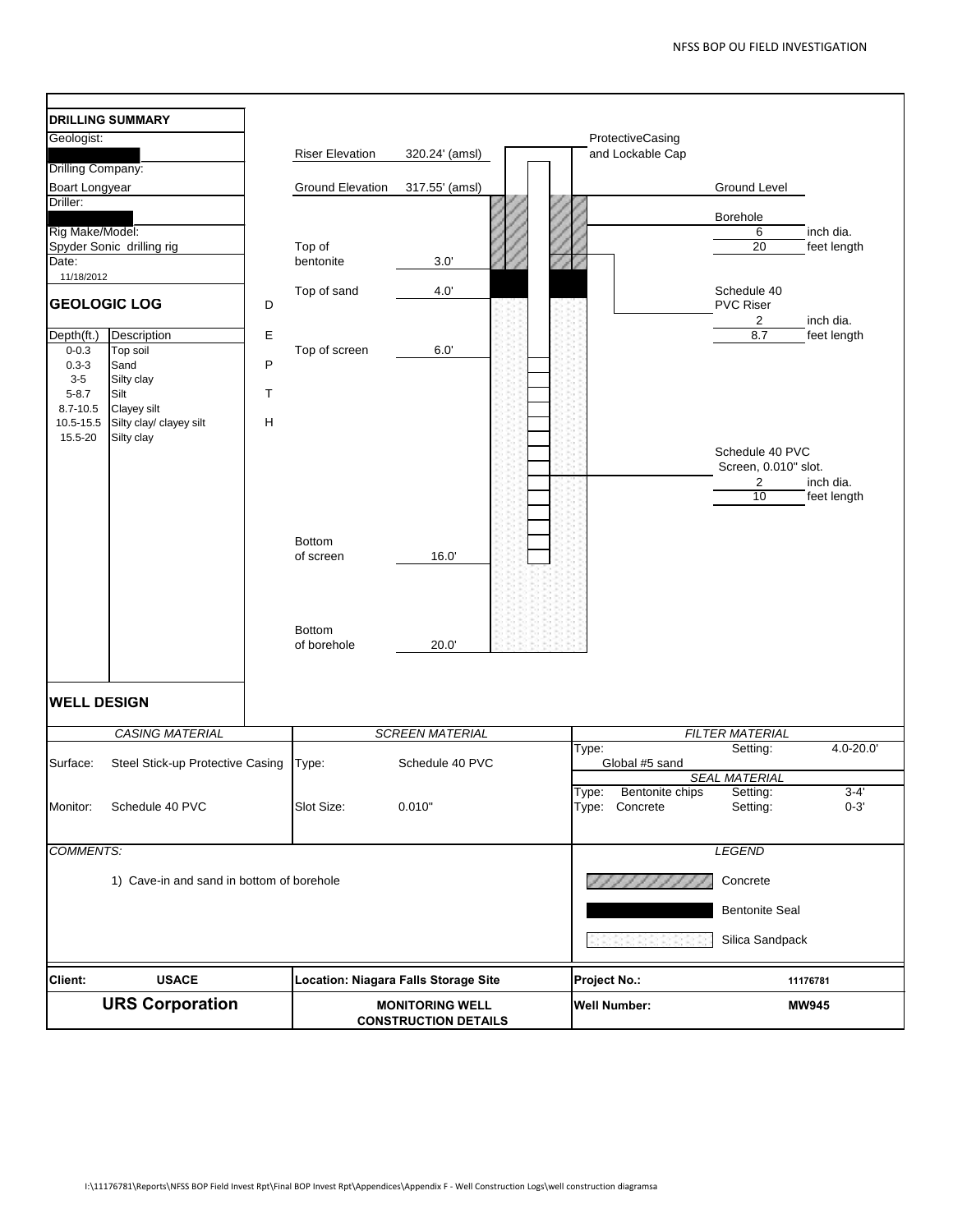| Geologist:<br>Drilling Company:<br><b>Boart Longyear</b><br>Driller:<br>Rig Make/Model:<br>Date:<br>11/14/2012<br>Depth(ft.)<br>$0 - 0.5$<br>$0.5 - 4$<br>$4 - 7.5$<br>$7.5 - 10.3$ | <b>DRILLING SUMMARY</b><br>Spyder Sonic drilling rig<br><b>GEOLOGIC LOG</b><br>D<br>$\mathsf E$<br>Description<br>Top soil<br>${\sf P}$<br>Silty clay/ clayey silt<br>Silty clay<br>$\top$<br>Clayey silt and silty clay | <b>Riser Elevation</b><br><b>Ground Elevation</b><br>Top of<br>bentonite<br>Top of sand<br>Top of screen | 319.65' (amsl)<br>316.72' (amsl)<br>3.0'<br>5.5'<br>7.5' | ProtectiveCasing<br>and Lockable Cap                                     | <b>Ground Level</b><br>Borehole<br>6<br>15<br>Schedule 40<br><b>PVC Riser</b><br>$\overline{2}$<br>10.4 | inch dia.<br>feet length<br>inch dia.<br>feet length |
|-------------------------------------------------------------------------------------------------------------------------------------------------------------------------------------|--------------------------------------------------------------------------------------------------------------------------------------------------------------------------------------------------------------------------|----------------------------------------------------------------------------------------------------------|----------------------------------------------------------|--------------------------------------------------------------------------|---------------------------------------------------------------------------------------------------------|------------------------------------------------------|
| $10.3 - 12$<br>$12 - 15$<br><b>WELL DESIGN</b>                                                                                                                                      | Silty clay<br>$\boldsymbol{\mathsf{H}}$<br>Clay                                                                                                                                                                          | <b>Bottom</b><br>of screen<br><b>Bottom</b><br>of borehole                                               | 12.5<br>15.0'                                            |                                                                          | Schedule 40 PVC<br>Screen, 0.010" slot.<br>$\overline{c}$<br>$\overline{5}$                             | inch dia.<br>feet length                             |
|                                                                                                                                                                                     | <b>CASING MATERIAL</b>                                                                                                                                                                                                   |                                                                                                          | <b>SCREEN MATERIAL</b>                                   |                                                                          | <b>FILTER MATERIAL</b><br>Setting:                                                                      | $5.5 - 15.0$                                         |
| Surface:<br>Monitor:                                                                                                                                                                | Steel Stick-up Protective Casing<br>Schedule 40 PVC                                                                                                                                                                      | Type:<br>Slot Size:                                                                                      | Schedule 40 PVC<br>0.010"                                | Type:<br>Global #5 sand<br>Bentonite chips<br>Type:<br>Concrete<br>Type: | <b>SEAL MATERIAL</b><br>Setting:<br>Setting:                                                            | $3 - 5.5'$<br>$0 - 3'$                               |
| <b>COMMENTS:</b>                                                                                                                                                                    | 1) Cave-in and sand in bottom of borehole                                                                                                                                                                                |                                                                                                          |                                                          |                                                                          | <b>LEGEND</b><br>Concrete<br><b>Bentonite Seal</b><br>Silica Sandpack                                   |                                                      |
| <b>Client:</b>                                                                                                                                                                      | <b>USACE</b>                                                                                                                                                                                                             |                                                                                                          | <b>Location: Niagara Falls Storage Site</b>              | <b>Project No.:</b>                                                      | 11176781                                                                                                |                                                      |
|                                                                                                                                                                                     | <b>URS Corporation</b>                                                                                                                                                                                                   |                                                                                                          | <b>MONITORING WELL</b><br><b>CONSTRUCTION DETAILS</b>    | <b>Well Number:</b>                                                      | <b>MW946</b>                                                                                            |                                                      |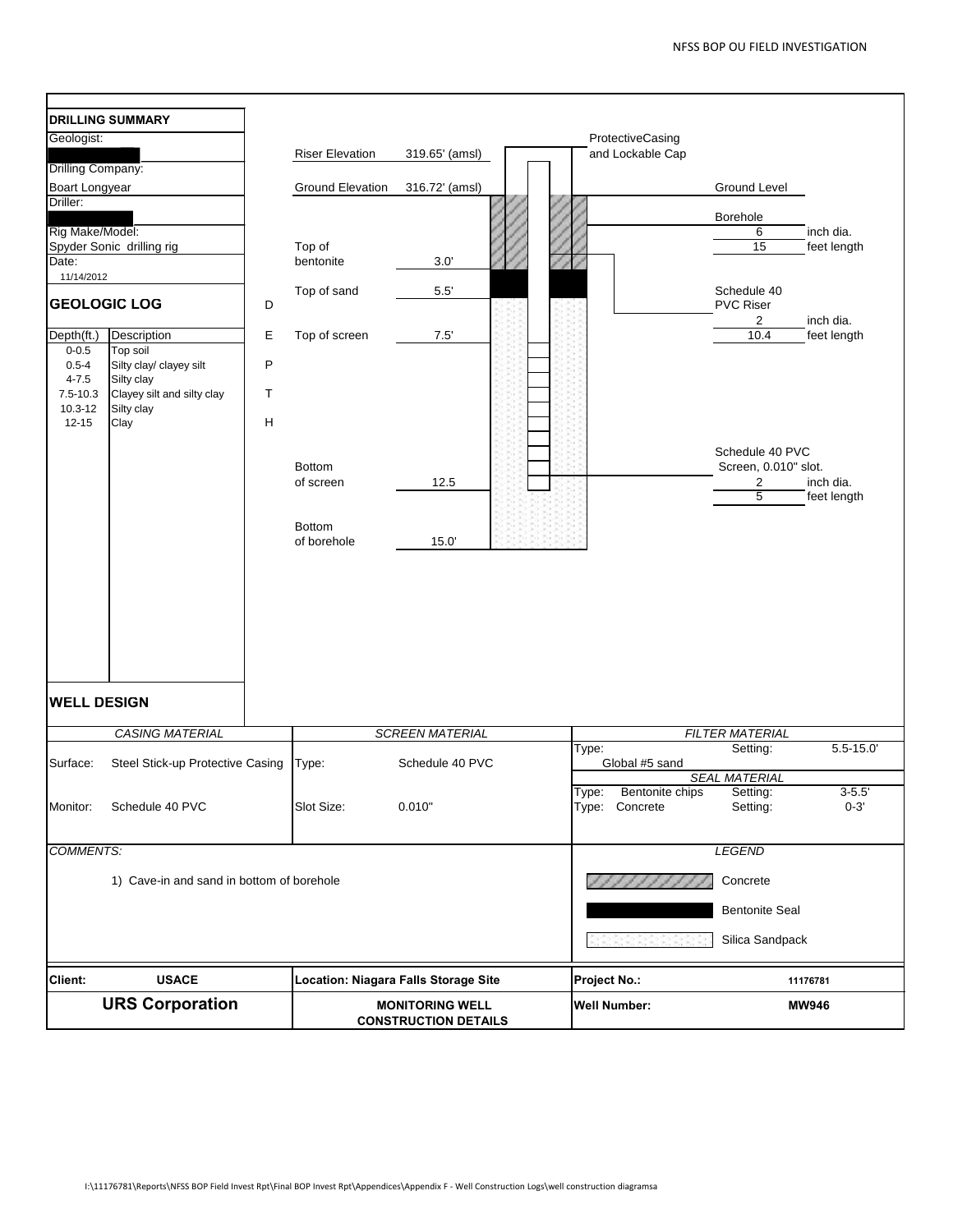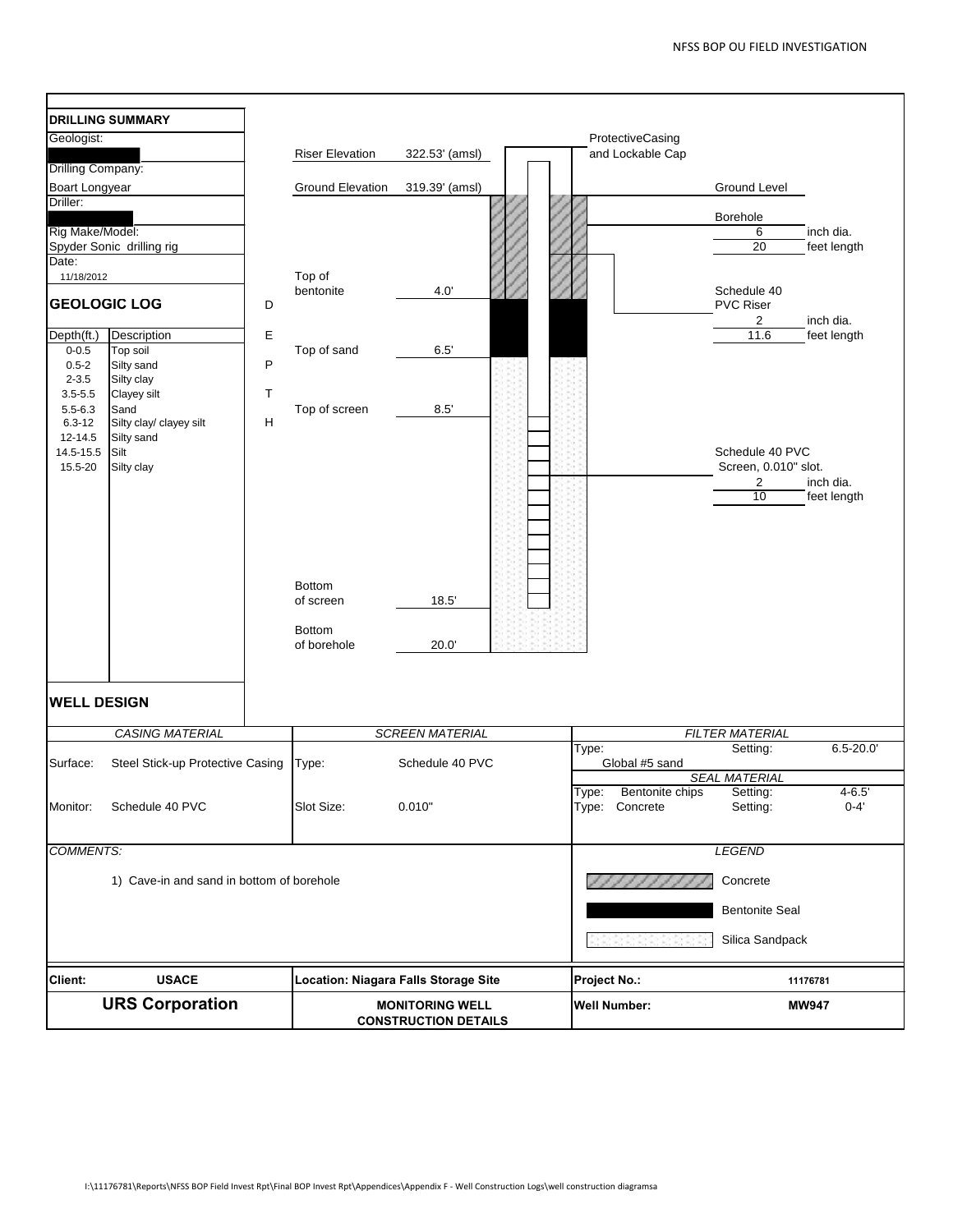| Geologist:<br><b>Drilling Company:</b><br>Boart Longyear<br>Driller:<br>Rig Make/Model:<br>Date:<br>11/16/2012<br>Depth(ft.)<br>$0 - 0.3$<br>$0.3 - 15$ | <b>DRILLING SUMMARY</b><br>Spyder Sonic drilling rig<br><b>GEOLOGIC LOG</b><br>D<br>Description<br>E<br>Top soil<br>P<br>Silty clay<br>T<br>H | <b>Riser Elevation</b><br><b>Ground Elevation</b><br>Top of<br>bentonite<br>Top of sand<br>Top of screen<br><b>Bottom</b><br>of screen | 321.04' (amsl)<br>318.04' (amsl)<br>3.0'<br>4.0'<br>$5.0^\circ$<br>15.0' | ProtectiveCasing<br>and Lockable Cap          | <b>Ground Level</b><br>Borehole<br>6<br>$\overline{15}$<br>Schedule 40<br><b>PVC Riser</b><br>$\overline{2}$<br>8.0<br>Schedule 40 PVC<br>Screen, 0.010" slot.<br>$\overline{2}$<br>10 | inch dia.<br>feet length<br>inch dia.<br>feet length<br>inch dia.<br>feet length |
|---------------------------------------------------------------------------------------------------------------------------------------------------------|-----------------------------------------------------------------------------------------------------------------------------------------------|----------------------------------------------------------------------------------------------------------------------------------------|--------------------------------------------------------------------------|-----------------------------------------------|----------------------------------------------------------------------------------------------------------------------------------------------------------------------------------------|----------------------------------------------------------------------------------|
| <b>WELL DESIGN</b>                                                                                                                                      |                                                                                                                                               |                                                                                                                                        |                                                                          |                                               |                                                                                                                                                                                        |                                                                                  |
|                                                                                                                                                         | <b>CASING MATERIAL</b>                                                                                                                        |                                                                                                                                        | <b>SCREEN MATERIAL</b>                                                   |                                               | <b>FILTER MATERIAL</b>                                                                                                                                                                 |                                                                                  |
| Surface:                                                                                                                                                | Steel Stick-up Protective Casing                                                                                                              | Type:                                                                                                                                  | Schedule 40 PVC                                                          | Type:<br>Global #5 sand                       | Setting:<br><b>SEAL MATERIAL</b>                                                                                                                                                       | $4 - 15.0'$                                                                      |
| Monitor:                                                                                                                                                | Schedule 40 PVC                                                                                                                               | Slot Size:                                                                                                                             | 0.010"                                                                   | Bentonite chips<br>Type:<br>Concrete<br>Type: | Setting:<br>Setting:                                                                                                                                                                   | $3 - 4'$<br>$0 - 3'$                                                             |
| <b>COMMENTS:</b>                                                                                                                                        |                                                                                                                                               |                                                                                                                                        |                                                                          |                                               | <b>LEGEND</b>                                                                                                                                                                          |                                                                                  |
|                                                                                                                                                         |                                                                                                                                               |                                                                                                                                        |                                                                          | <b>De Telle College (197</b>                  | Concrete<br><b>Bentonite Seal</b><br>Silica Sandpack                                                                                                                                   |                                                                                  |
| <b>Client:</b>                                                                                                                                          | <b>USACE</b>                                                                                                                                  |                                                                                                                                        | <b>Location: Niagara Falls Storage Site</b>                              | <b>Project No.:</b>                           |                                                                                                                                                                                        | 11176781                                                                         |
|                                                                                                                                                         | <b>URS Corporation</b>                                                                                                                        |                                                                                                                                        | <b>MONITORING WELL</b><br><b>CONSTRUCTION DETAILS</b>                    | <b>Well Number:</b>                           |                                                                                                                                                                                        | <b>MW948</b>                                                                     |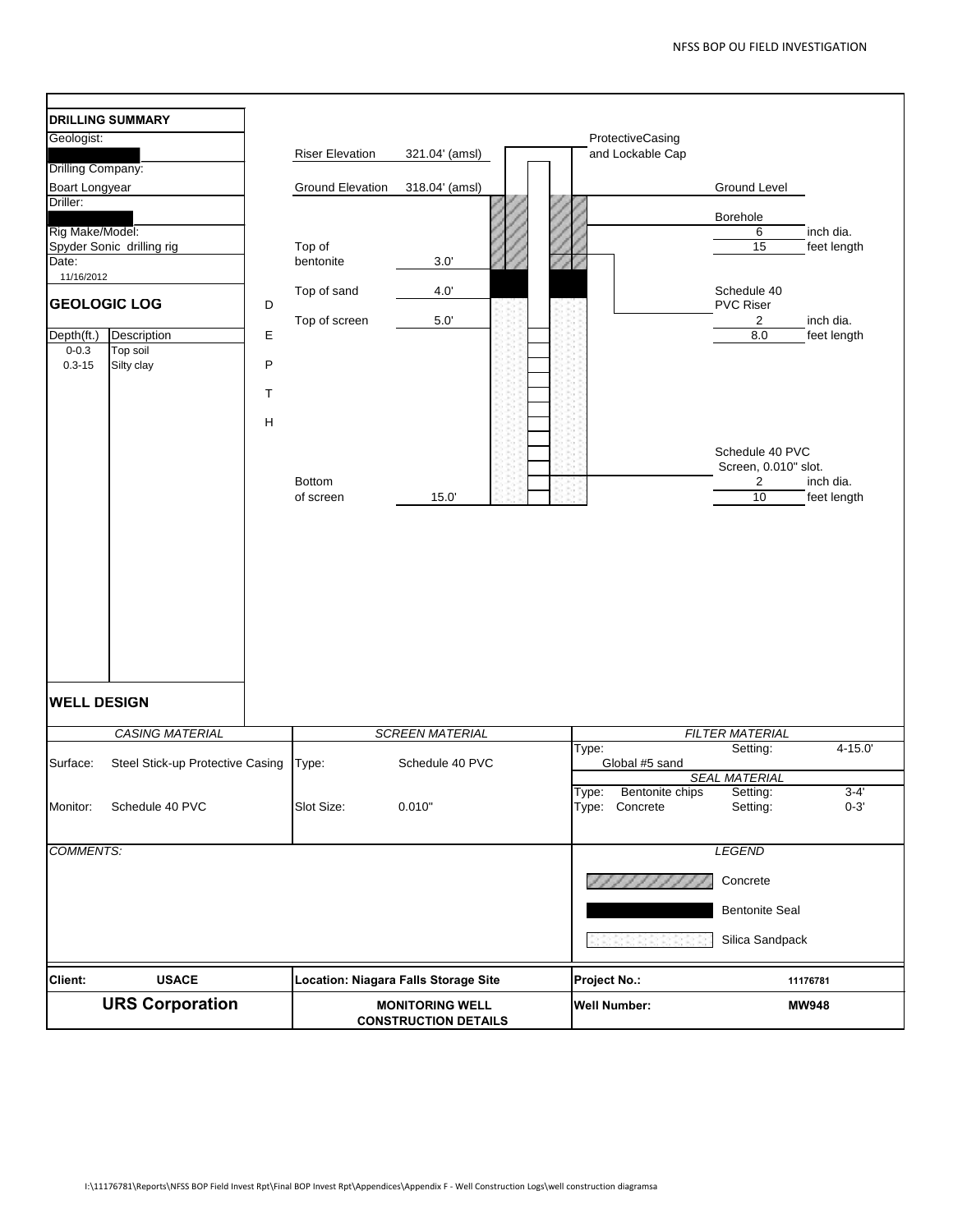|                            | <b>DRILLING SUMMARY</b>          |             |                                             |                                                       |    |                     |                         |                                    |                          |
|----------------------------|----------------------------------|-------------|---------------------------------------------|-------------------------------------------------------|----|---------------------|-------------------------|------------------------------------|--------------------------|
| Geologist:                 |                                  |             |                                             |                                                       |    |                     | ProtectiveCasing        |                                    |                          |
|                            |                                  |             | <b>Riser Elevation</b>                      | 322.03' (amsl)                                        |    |                     | and Lockable Cap        |                                    |                          |
| Drilling Company:          |                                  |             |                                             |                                                       |    |                     |                         |                                    |                          |
| Boart Longyear<br>Driller: |                                  |             | <b>Ground Elevation</b>                     | 319.12' (amsl)                                        |    |                     |                         | <b>Ground Level</b>                |                          |
|                            |                                  |             |                                             |                                                       |    |                     |                         | Borehole                           |                          |
| Rig Make/Model:            |                                  |             |                                             |                                                       |    |                     |                         | 6                                  | inch dia.                |
|                            | Spyder Sonic drilling rig        |             |                                             |                                                       |    |                     |                         | $\overline{20}$                    | feet length              |
| Date:                      |                                  |             |                                             |                                                       |    |                     |                         |                                    |                          |
| 11/11/2012                 |                                  |             | Top of<br>bentonite                         | 3.0'                                                  |    |                     |                         | Schedule 40                        |                          |
|                            | <b>GEOLOGIC LOG</b>              | D           |                                             |                                                       |    |                     |                         | <b>PVC Riser</b><br>$\overline{2}$ | inch dia.                |
| Depth(ft.)                 | Description                      | E           |                                             |                                                       |    |                     |                         | 12.9                               | feet length              |
| $0 - 0.5$                  | Top soil                         |             |                                             |                                                       |    |                     |                         |                                    |                          |
| $0.5 - 13.5$               | Silty clay/ clayey silt          | P           | Top of sand                                 | 7.8'                                                  |    |                     |                         |                                    |                          |
| 13.5-20.0                  | Silty clay                       |             |                                             |                                                       |    |                     |                         |                                    |                          |
|                            |                                  | $\mathsf T$ | Top of screen                               | 10.0'                                                 |    |                     |                         |                                    |                          |
|                            |                                  | Н           |                                             |                                                       |    |                     |                         |                                    |                          |
|                            |                                  |             |                                             |                                                       |    |                     |                         |                                    |                          |
|                            |                                  |             |                                             |                                                       |    |                     |                         | Schedule 40 PVC                    |                          |
|                            |                                  |             |                                             |                                                       |    |                     |                         | Screen, 0.010" slot.               |                          |
|                            |                                  |             |                                             |                                                       |    |                     |                         | $\overline{2}$<br>10               | inch dia.<br>feet length |
|                            |                                  |             |                                             |                                                       |    |                     |                         |                                    |                          |
|                            |                                  |             |                                             |                                                       |    |                     |                         |                                    |                          |
|                            |                                  |             |                                             |                                                       |    |                     |                         |                                    |                          |
|                            |                                  |             |                                             |                                                       |    |                     |                         |                                    |                          |
|                            |                                  |             |                                             |                                                       |    |                     |                         |                                    |                          |
|                            |                                  |             |                                             |                                                       |    |                     |                         |                                    |                          |
|                            |                                  |             |                                             |                                                       |    |                     |                         |                                    |                          |
|                            |                                  |             | Bottom                                      |                                                       |    |                     |                         |                                    |                          |
|                            |                                  |             | of screen                                   | 20.0'                                                 | 88 |                     |                         |                                    |                          |
|                            |                                  |             |                                             |                                                       |    |                     |                         |                                    |                          |
| <b>WELL DESIGN</b>         |                                  |             |                                             |                                                       |    |                     |                         |                                    |                          |
|                            | <b>CASING MATERIAL</b>           |             |                                             | <b>SCREEN MATERIAL</b>                                |    |                     |                         | <b>FILTER MATERIAL</b>             |                          |
|                            |                                  |             |                                             |                                                       |    | Type:               |                         | Setting:                           | $7.8 - 20.0$             |
| Surface:                   | Steel Stick-up Protective Casing |             | Type:                                       | Schedule 40 PVC                                       |    |                     | Global #5 sand          |                                    |                          |
|                            |                                  |             |                                             |                                                       |    |                     |                         | <b>SEAL MATERIAL</b>               |                          |
|                            |                                  |             |                                             |                                                       |    | Type:               | Bentonite chips         | Setting:                           | $3 - 7.8'$               |
| Monitor:                   | Schedule 40 PVC                  |             | Slot Size:                                  | 0.010"                                                |    | Type:               | Concrete                | Setting:                           | $0 - 3'$                 |
|                            |                                  |             |                                             |                                                       |    |                     |                         |                                    |                          |
| <b>COMMENTS:</b>           |                                  |             |                                             |                                                       |    |                     |                         | <b>LEGEND</b>                      |                          |
|                            |                                  |             |                                             |                                                       |    |                     |                         | Concrete                           |                          |
|                            |                                  |             |                                             |                                                       |    |                     |                         | <b>Bentonite Seal</b>              |                          |
|                            |                                  |             |                                             |                                                       |    |                     | in la la la la la la la | Silica Sandpack                    |                          |
|                            |                                  |             |                                             |                                                       |    |                     |                         |                                    |                          |
| <b>Client:</b>             | <b>USACE</b>                     |             | <b>Location: Niagara Falls Storage Site</b> |                                                       |    | <b>Project No.:</b> |                         |                                    | 11176781                 |
|                            | <b>URS Corporation</b>           |             |                                             | <b>MONITORING WELL</b><br><b>CONSTRUCTION DETAILS</b> |    | <b>Well Number:</b> |                         |                                    | <b>MW950</b>             |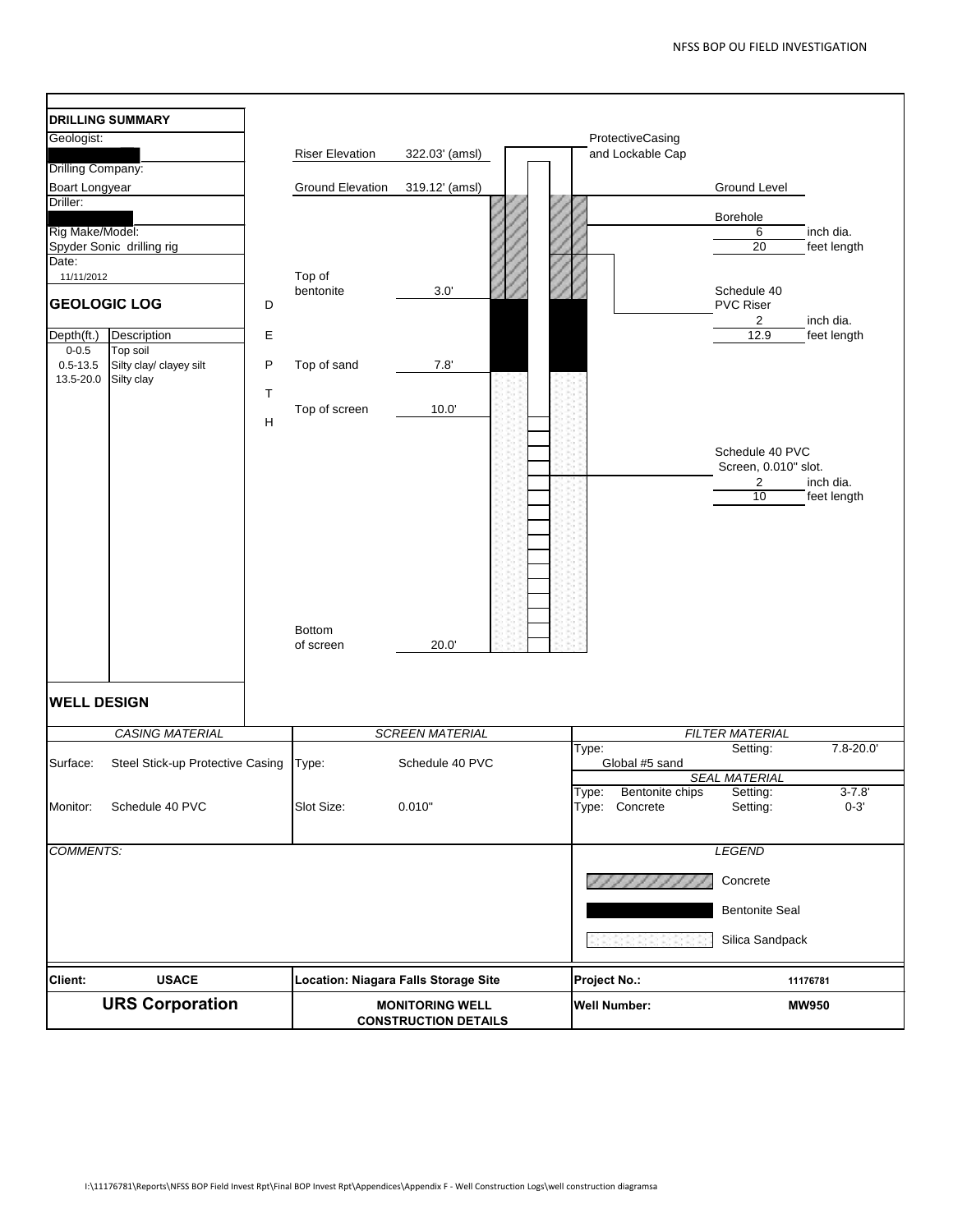| <b>DRILLING SUMMARY</b><br>Geologist:<br>Drilling Company:<br><b>Boart Longyear</b><br>Driller:<br>Rig Make/Model:<br>Spyder Sonic drilling rig<br>Date:<br>11/11/2012<br><b>GEOLOGIC LOG</b><br>Depth(ft.)<br>Description<br>$0 - 0.5$<br>Top soil<br>$0.5 - 5.0$<br>$5.0 - 7.0$<br>Silty sand<br>$7.0 - 10.0$<br>Silty clay<br>10.0-10.5<br>Silty sand<br>10.5-14.0<br>Clay<br>14.0-16.5<br>Clayey silt<br>16.5-20.0<br>Clay | D<br>E<br>P<br>Silty clay/ clayey silt<br>$\mathsf T$<br>Н | <b>Riser Elevation</b><br><b>Ground Elevation</b><br>Top of<br>bentonite<br>Top of sand<br>Top of screen<br><b>Bottom</b><br>of screen | 320.84' (amsl)<br>317.80' (amsl)<br>3.0'<br>7.9'<br>10.0'<br>20.0' |                     | ProtectiveCasing<br>and Lockable Cap | <b>Ground Level</b><br>Borehole<br>6<br>$\overline{20}$<br>Schedule 40<br><b>PVC Riser</b><br>$\overline{2}$<br>13<br>Schedule 40 PVC<br>Screen, 0.010" slot.<br>$\overline{c}$<br>10 | inch dia.<br>feet length<br>inch dia.<br>feet length<br>inch dia.<br>feet length |
|--------------------------------------------------------------------------------------------------------------------------------------------------------------------------------------------------------------------------------------------------------------------------------------------------------------------------------------------------------------------------------------------------------------------------------|------------------------------------------------------------|----------------------------------------------------------------------------------------------------------------------------------------|--------------------------------------------------------------------|---------------------|--------------------------------------|---------------------------------------------------------------------------------------------------------------------------------------------------------------------------------------|----------------------------------------------------------------------------------|
| <b>WELL DESIGN</b>                                                                                                                                                                                                                                                                                                                                                                                                             |                                                            |                                                                                                                                        |                                                                    |                     |                                      |                                                                                                                                                                                       |                                                                                  |
|                                                                                                                                                                                                                                                                                                                                                                                                                                | <b>CASING MATERIAL</b>                                     |                                                                                                                                        | <b>SCREEN MATERIAL</b>                                             |                     |                                      | <b>FILTER MATERIAL</b>                                                                                                                                                                |                                                                                  |
| Surface:                                                                                                                                                                                                                                                                                                                                                                                                                       | Steel Stick-up Protective Casing                           | Type:                                                                                                                                  | Schedule 40 PVC                                                    | Type:               | Global #5 sand                       | Setting:<br><b>SEAL MATERIAL</b>                                                                                                                                                      | 7.9-20.0                                                                         |
| Monitor:                                                                                                                                                                                                                                                                                                                                                                                                                       | Schedule 40 PVC                                            | Slot Size:                                                                                                                             | 0.010"                                                             | Type:<br>Type:      | Bentonite chips<br>Concrete          | Setting:<br>Setting:                                                                                                                                                                  | $3 - 7.8'$<br>$0 - 3'$                                                           |
| <b>COMMENTS:</b>                                                                                                                                                                                                                                                                                                                                                                                                               |                                                            |                                                                                                                                        |                                                                    |                     |                                      | <b>LEGEND</b><br>Concrete<br><b>Bentonite Seal</b><br>Silica Sandpack                                                                                                                 |                                                                                  |
| <b>Client:</b>                                                                                                                                                                                                                                                                                                                                                                                                                 | <b>USACE</b>                                               | Location: Niagara Falls Storage Site                                                                                                   |                                                                    | <b>Project No.:</b> |                                      |                                                                                                                                                                                       | 11176781                                                                         |
|                                                                                                                                                                                                                                                                                                                                                                                                                                | <b>URS Corporation</b>                                     |                                                                                                                                        | <b>MONITORING WELL</b><br><b>CONSTRUCTION DETAILS</b>              | <b>Well Number:</b> |                                      |                                                                                                                                                                                       | <b>MW951</b>                                                                     |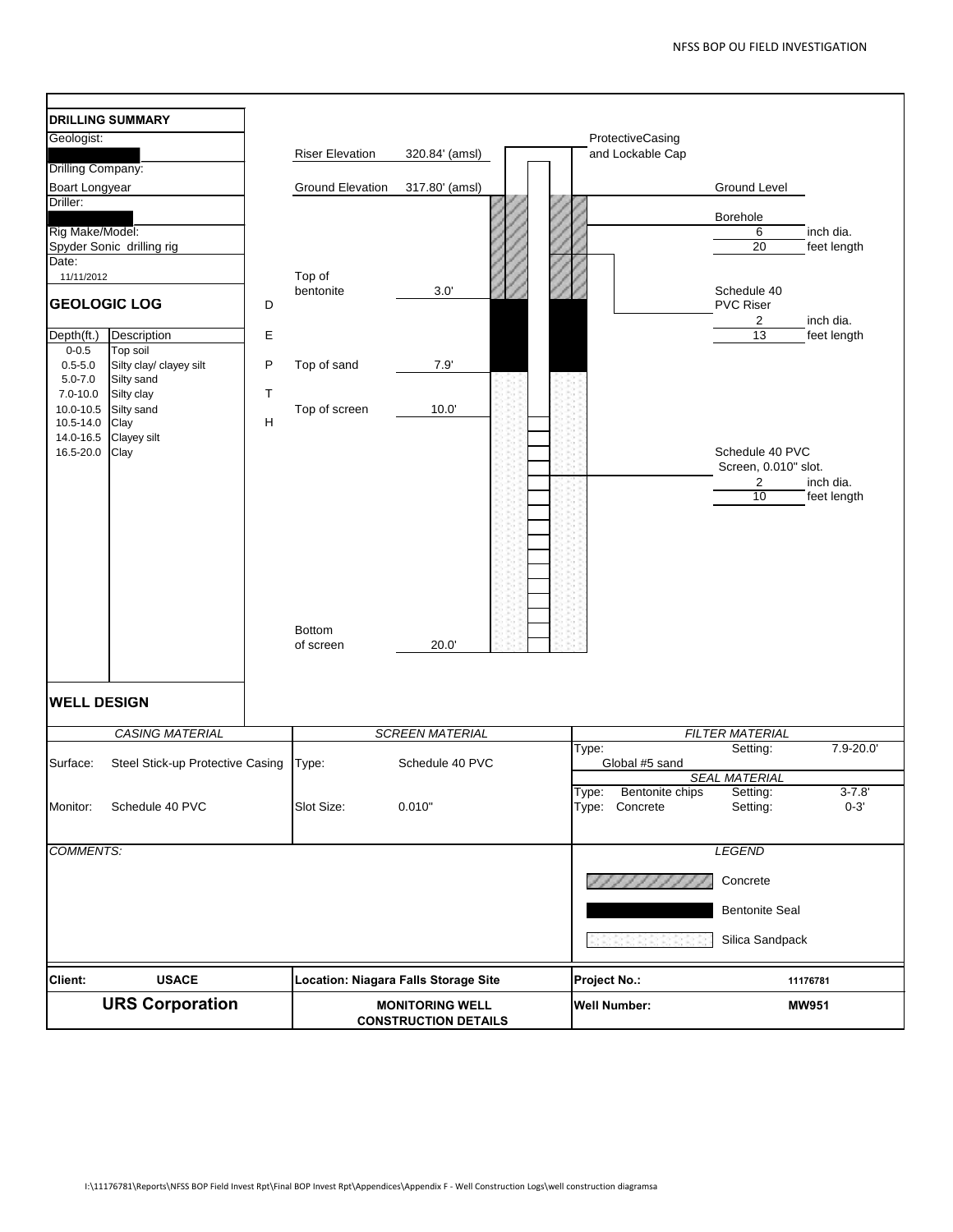| Geologist:<br>Drilling Company:<br><b>Boart Longyear</b><br>Driller:<br>Rig Make/Model:<br>Date:<br>11/19/2012<br>Depth(ft.)<br>$0 - 0.3$<br>$0.3 - 10$ | <b>DRILLING SUMMARY</b><br>Spyder Sonic drilling rig<br><b>GEOLOGIC LOG</b><br>D<br>E<br>Description<br>Top soil<br>P<br>Clayey silt to Silty clay<br>$\top$<br>$\mathsf H$ | <b>Riser Elevation</b><br><b>Ground Elevation</b><br>Top of<br>bentonite<br>Top of sand<br>Top of screen<br><b>Bottom</b><br>of screen | 320.16' (amsl)<br>317.13' (amsl)<br>3.0'<br>4.0'<br>$5.0^\circ$<br>10.0' | ProtectiveCasing<br>and Lockable Cap          | <b>Ground Level</b><br>Borehole<br>6<br>10<br>Schedule 40<br><b>PVC Riser</b><br>$\overline{2}$<br>8.0<br>Schedule 40 PVC<br>Screen, 0.010" slot.<br>$\overline{2}$<br>5 | inch dia.<br>feet length<br>inch dia.<br>feet length<br>inch dia.<br>feet length |
|---------------------------------------------------------------------------------------------------------------------------------------------------------|-----------------------------------------------------------------------------------------------------------------------------------------------------------------------------|----------------------------------------------------------------------------------------------------------------------------------------|--------------------------------------------------------------------------|-----------------------------------------------|--------------------------------------------------------------------------------------------------------------------------------------------------------------------------|----------------------------------------------------------------------------------|
| <b>WELL DESIGN</b>                                                                                                                                      |                                                                                                                                                                             |                                                                                                                                        |                                                                          |                                               |                                                                                                                                                                          |                                                                                  |
|                                                                                                                                                         | <b>CASING MATERIAL</b>                                                                                                                                                      |                                                                                                                                        | <b>SCREEN MATERIAL</b>                                                   |                                               | <b>FILTER MATERIAL</b>                                                                                                                                                   |                                                                                  |
| Surface:                                                                                                                                                | Steel Stick-up Protective Casing                                                                                                                                            | Type:                                                                                                                                  | Schedule 40 PVC                                                          | Type:<br>Global #5 sand                       | Setting:<br><b>SEAL MATERIAL</b>                                                                                                                                         | $4 - 10.0'$                                                                      |
| Monitor:                                                                                                                                                | Schedule 40 PVC                                                                                                                                                             | Slot Size:                                                                                                                             | 0.010"                                                                   | Bentonite chips<br>Type:<br>Type:<br>Concrete | Setting:<br>Setting:                                                                                                                                                     | $3 - 4'$<br>$0 - 3'$                                                             |
| <b>COMMENTS:</b>                                                                                                                                        |                                                                                                                                                                             |                                                                                                                                        |                                                                          |                                               | <b>LEGEND</b>                                                                                                                                                            |                                                                                  |
|                                                                                                                                                         |                                                                                                                                                                             |                                                                                                                                        |                                                                          |                                               | Concrete                                                                                                                                                                 |                                                                                  |
|                                                                                                                                                         |                                                                                                                                                                             |                                                                                                                                        |                                                                          |                                               | <b>Bentonite Seal</b>                                                                                                                                                    |                                                                                  |
|                                                                                                                                                         |                                                                                                                                                                             |                                                                                                                                        |                                                                          |                                               | Silica Sandpack                                                                                                                                                          |                                                                                  |
| <b>Client:</b>                                                                                                                                          | <b>USACE</b>                                                                                                                                                                |                                                                                                                                        | <b>Location: Niagara Falls Storage Site</b>                              | <b>Project No.:</b>                           |                                                                                                                                                                          | 11176781                                                                         |
|                                                                                                                                                         | <b>URS Corporation</b>                                                                                                                                                      |                                                                                                                                        | <b>MONITORING WELL</b><br><b>CONSTRUCTION DETAILS</b>                    | <b>Well Number:</b>                           |                                                                                                                                                                          | <b>MW952</b>                                                                     |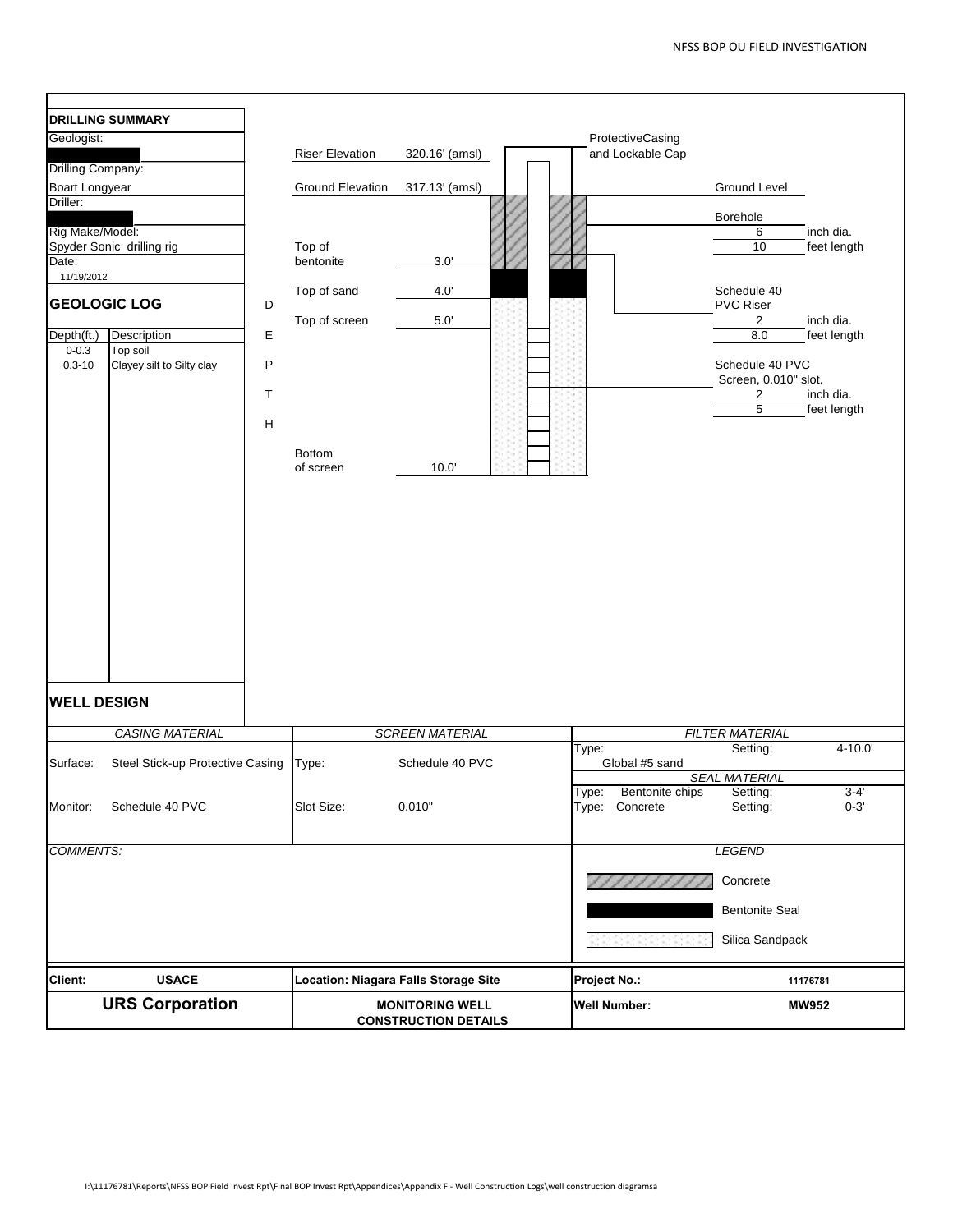| Geologist:<br>Drilling Company:<br>Boart Longyear<br>Driller:<br>Rig Make/Model:<br>Date:<br>11/19/2012<br>Depth(ft.)<br>$0 - 0.3$<br>$0.3 - 6.0$<br>$6.0 - 6.5$<br>$6.5 - 10.0$ | <b>DRILLING SUMMARY</b><br>Spyder Sonic drilling rig<br><b>GEOLOGIC LOG</b><br>Description<br>Top soil<br>Silty clay<br>Silt and Sand<br>Silty clay | D<br>E<br>$\mathsf{P}$<br>$\sf T$<br>H | <b>Riser Elevation</b><br><b>Ground Elevation</b><br>Top of<br>bentonite<br>Top of sand<br>Top of screen<br><b>Bottom</b><br>of screen | 319.94' (amsl)<br>316.94' (amsl)<br>3.0'<br>4.0'<br>5.0'<br>10.0' |                     | ProtectiveCasing<br>and Lockable Cap | <b>Ground Level</b><br>Borehole<br>6<br>10<br>Schedule 40<br><b>PVC Riser</b><br>$\overline{2}$<br>7.5<br>Schedule 40 PVC<br>Screen, 0.010" slot.<br>$\overline{2}$<br>$\overline{5}$ | inch dia.<br>feet length<br>inch dia.<br>feet length<br>inch dia.<br>feet length |
|----------------------------------------------------------------------------------------------------------------------------------------------------------------------------------|-----------------------------------------------------------------------------------------------------------------------------------------------------|----------------------------------------|----------------------------------------------------------------------------------------------------------------------------------------|-------------------------------------------------------------------|---------------------|--------------------------------------|---------------------------------------------------------------------------------------------------------------------------------------------------------------------------------------|----------------------------------------------------------------------------------|
| <b>WELL DESIGN</b>                                                                                                                                                               |                                                                                                                                                     |                                        |                                                                                                                                        |                                                                   |                     |                                      |                                                                                                                                                                                       |                                                                                  |
|                                                                                                                                                                                  | <b>CASING MATERIAL</b>                                                                                                                              |                                        |                                                                                                                                        | <b>SCREEN MATERIAL</b>                                            |                     |                                      | <b>FILTER MATERIAL</b>                                                                                                                                                                | $4 - 10.0$                                                                       |
| Surface:                                                                                                                                                                         | Steel Stick-up Protective Casing                                                                                                                    |                                        | Type:                                                                                                                                  | Schedule 40 PVC                                                   | Type:               | Global #5 sand                       | Setting:                                                                                                                                                                              |                                                                                  |
|                                                                                                                                                                                  |                                                                                                                                                     |                                        |                                                                                                                                        |                                                                   |                     |                                      | <b>SEAL MATERIAL</b>                                                                                                                                                                  |                                                                                  |
| Monitor:                                                                                                                                                                         | Schedule 40 PVC                                                                                                                                     |                                        | Slot Size:                                                                                                                             | 0.010"                                                            | Type:<br>Type:      | Bentonite chips<br>Concrete          | Setting:<br>Setting:                                                                                                                                                                  | $3 - 4'$<br>$0 - 3'$                                                             |
| <b>COMMENTS:</b>                                                                                                                                                                 |                                                                                                                                                     |                                        |                                                                                                                                        |                                                                   |                     |                                      | <b>LEGEND</b>                                                                                                                                                                         |                                                                                  |
|                                                                                                                                                                                  |                                                                                                                                                     |                                        |                                                                                                                                        |                                                                   |                     |                                      | Concrete<br><b>Bentonite Seal</b><br>Silica Sandpack                                                                                                                                  |                                                                                  |
| <b>Client:</b>                                                                                                                                                                   | <b>USACE</b>                                                                                                                                        |                                        | <b>Location: Niagara Falls Storage Site</b>                                                                                            |                                                                   | <b>Project No.:</b> |                                      |                                                                                                                                                                                       | 11176781                                                                         |
|                                                                                                                                                                                  | <b>URS Corporation</b>                                                                                                                              |                                        |                                                                                                                                        | <b>MONITORING WELL</b><br><b>CONSTRUCTION DETAILS</b>             | <b>Well Number:</b> |                                      |                                                                                                                                                                                       | <b>MW953</b>                                                                     |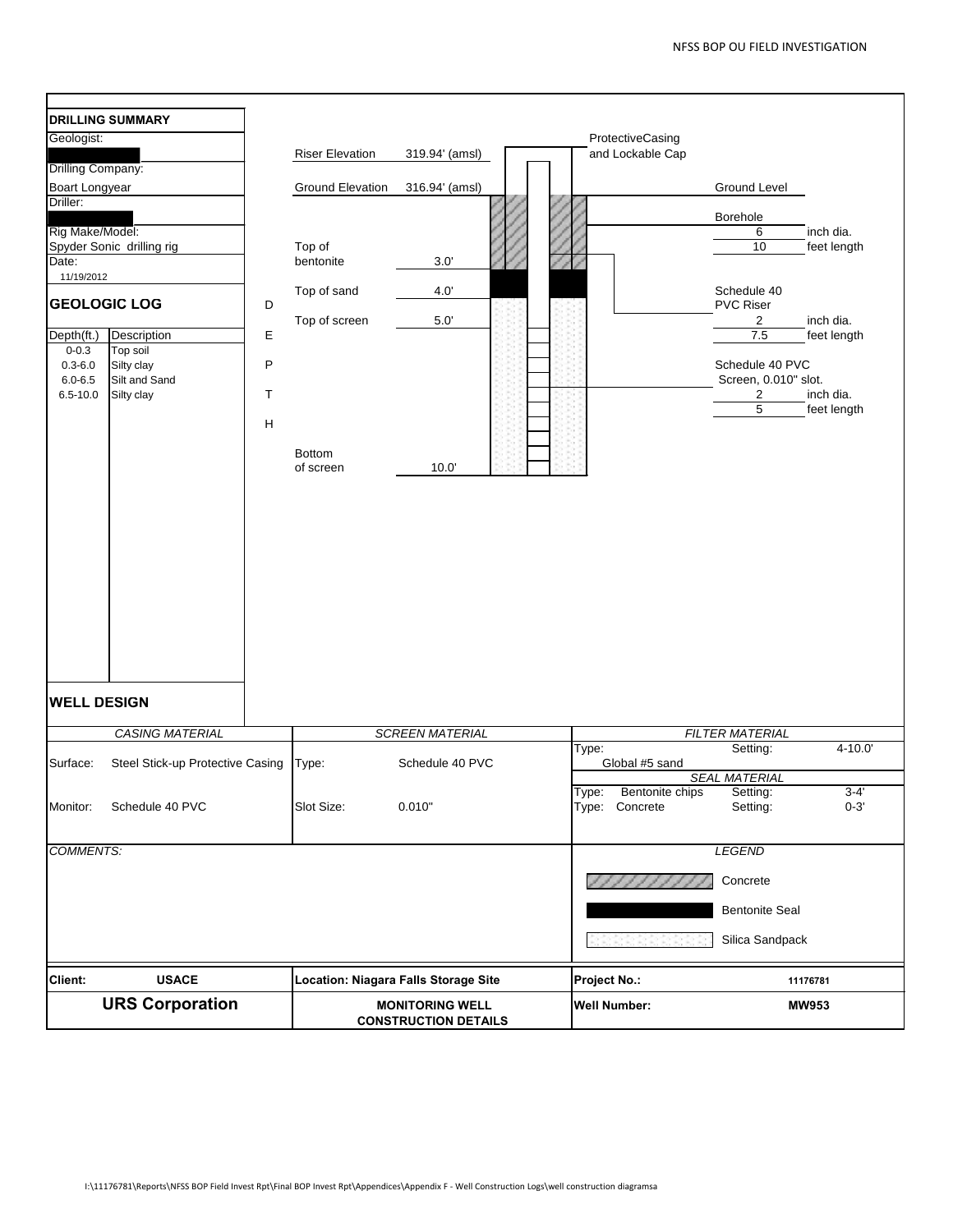|                                            | <b>DRILLING SUMMARY</b>          |           |                         |                                             |                     |                                      |                                         |             |
|--------------------------------------------|----------------------------------|-----------|-------------------------|---------------------------------------------|---------------------|--------------------------------------|-----------------------------------------|-------------|
| Geologist:                                 |                                  |           | <b>Riser Elevation</b>  | 319.85' (amsl)                              |                     | ProtectiveCasing<br>and Lockable Cap |                                         |             |
| <b>Drilling Company:</b><br>Boart Longyear |                                  |           | <b>Ground Elevation</b> | 316.78' (amsl)                              |                     |                                      | <b>Ground Level</b>                     |             |
| Driller:                                   |                                  |           |                         |                                             |                     |                                      |                                         |             |
| Rig Make/Model:                            |                                  |           |                         |                                             |                     |                                      | Borehole                                | inch dia.   |
|                                            | Spyder Sonic drilling rig        |           | Top of                  |                                             |                     |                                      | 6<br>10                                 | feet length |
| Date:                                      |                                  |           | bentonite               | 3.0'                                        |                     |                                      |                                         |             |
| 11/20/2012                                 |                                  |           | Top of sand             | 4.0'                                        |                     |                                      | Schedule 40                             |             |
|                                            | <b>GEOLOGIC LOG</b>              | D         | Top of screen           | $5.0^\circ$                                 |                     |                                      | <b>PVC Riser</b><br>$\overline{2}$      | inch dia.   |
| Depth(ft.)                                 | Description                      | E         |                         |                                             |                     |                                      | 8.1                                     | feet length |
| $0 - 0.3$                                  | Top soil                         |           |                         |                                             |                     |                                      |                                         |             |
| $0.3 - 10.0$                               | Silty clay                       | ${\sf P}$ |                         |                                             |                     |                                      | Schedule 40 PVC<br>Screen, 0.010" slot. |             |
|                                            |                                  | $\top$    |                         |                                             |                     |                                      | $\overline{c}$                          | inch dia.   |
|                                            |                                  |           |                         |                                             |                     |                                      | $\overline{5}$                          | feet length |
|                                            |                                  | H         |                         |                                             |                     |                                      |                                         |             |
|                                            |                                  |           | <b>Bottom</b>           |                                             |                     |                                      |                                         |             |
|                                            |                                  |           | of screen               | 10.0'                                       |                     |                                      |                                         |             |
|                                            |                                  |           |                         |                                             |                     |                                      |                                         |             |
|                                            |                                  |           |                         |                                             |                     |                                      |                                         |             |
|                                            |                                  |           |                         |                                             |                     |                                      |                                         |             |
|                                            |                                  |           |                         |                                             |                     |                                      |                                         |             |
|                                            |                                  |           |                         |                                             |                     |                                      |                                         |             |
|                                            |                                  |           |                         |                                             |                     |                                      |                                         |             |
|                                            |                                  |           |                         |                                             |                     |                                      |                                         |             |
|                                            |                                  |           |                         |                                             |                     |                                      |                                         |             |
|                                            |                                  |           |                         |                                             |                     |                                      |                                         |             |
|                                            |                                  |           |                         |                                             |                     |                                      |                                         |             |
|                                            |                                  |           |                         |                                             |                     |                                      |                                         |             |
|                                            |                                  |           |                         |                                             |                     |                                      |                                         |             |
| <b>WELL DESIGN</b>                         |                                  |           |                         |                                             |                     |                                      |                                         |             |
|                                            |                                  |           |                         |                                             |                     |                                      |                                         |             |
|                                            | <b>CASING MATERIAL</b>           |           |                         | <b>SCREEN MATERIAL</b>                      | Type:               |                                      | <b>FILTER MATERIAL</b><br>Setting:      | $4 - 10.0$  |
| Surface:                                   | Steel Stick-up Protective Casing |           | Type:                   | Schedule 40 PVC                             |                     | Global #5 sand                       |                                         |             |
|                                            |                                  |           |                         |                                             |                     |                                      | <b>SEAL MATERIAL</b>                    |             |
|                                            |                                  |           |                         |                                             | Type:               | Bentonite chips                      | Setting:                                | $3 - 4'$    |
| Monitor:                                   | Schedule 40 PVC                  |           | Slot Size:              | 0.010"                                      | Type:               | Concrete                             | Setting:                                | $0 - 3'$    |
|                                            |                                  |           |                         |                                             |                     |                                      |                                         |             |
| <b>COMMENTS:</b>                           |                                  |           |                         |                                             |                     |                                      | <b>LEGEND</b>                           |             |
|                                            |                                  |           |                         |                                             |                     |                                      |                                         |             |
|                                            |                                  |           |                         |                                             |                     |                                      | Concrete                                |             |
|                                            |                                  |           |                         |                                             |                     |                                      | <b>Bentonite Seal</b>                   |             |
|                                            |                                  |           |                         |                                             |                     |                                      |                                         |             |
|                                            |                                  |           |                         |                                             |                     |                                      | Silica Sandpack                         |             |
| <b>Client:</b>                             | <b>USACE</b>                     |           |                         |                                             |                     |                                      |                                         |             |
|                                            |                                  |           |                         | <b>Location: Niagara Falls Storage Site</b> | <b>Project No.:</b> |                                      |                                         | 11176781    |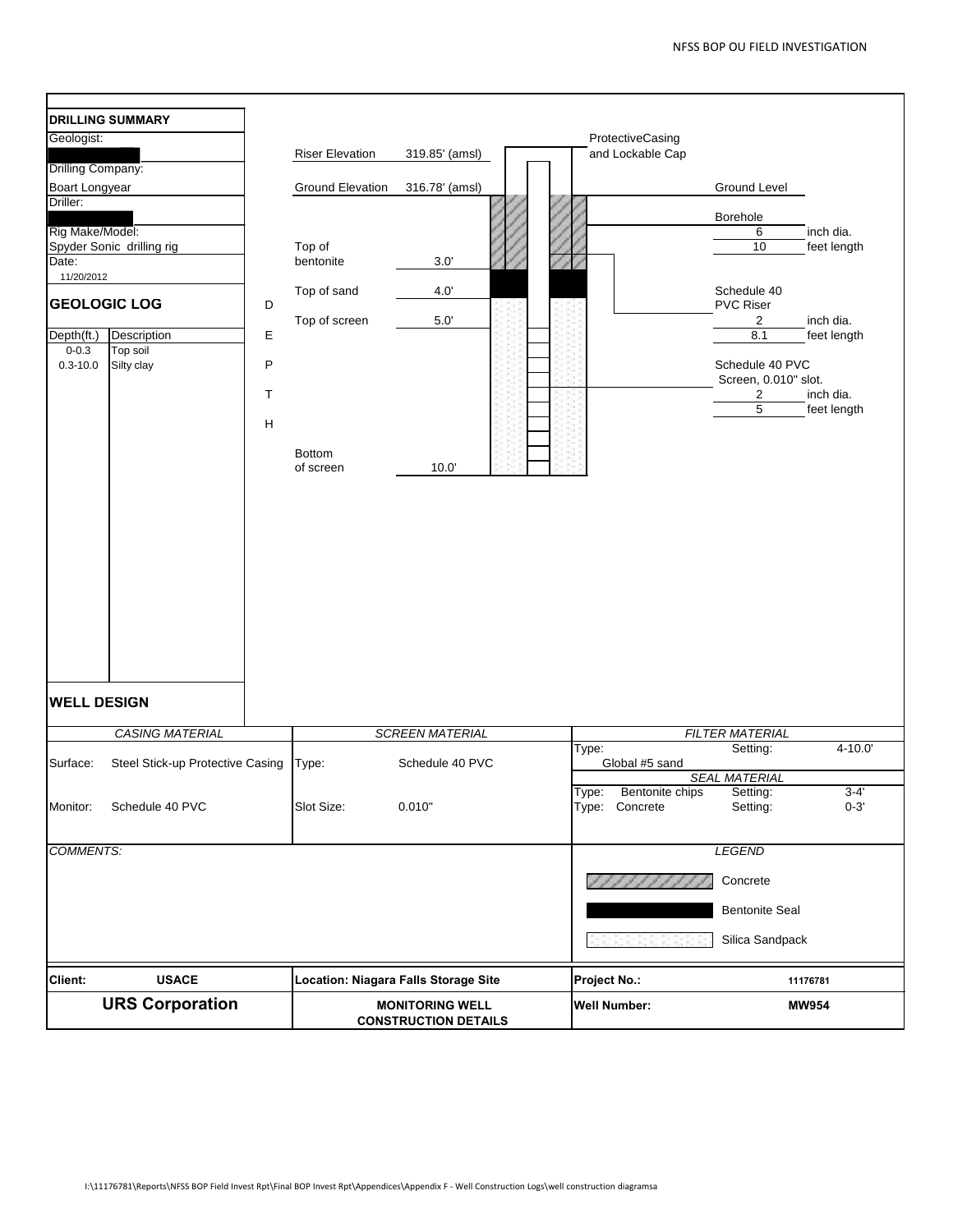| Geologist:<br><b>Drilling Company:</b><br>Boart Longyear<br>Driller:<br>Rig Make/Model:<br>Date:<br>11/20/2012<br>Depth(ft.)<br>$0 - 0.3$<br>$0.3 - 5.5$<br>$5.5 - 14$<br>$14 - 15$ | <b>DRILLING SUMMARY</b><br>Spyder Sonic drilling rig<br><b>GEOLOGIC LOG</b><br>Description<br>Top soil<br>Silty clay<br>Silty sand<br>Silty clay | D<br>E<br>P<br>$\mathsf T$<br>H | <b>Riser Elevation</b><br><b>Ground Elevation</b><br>Top of<br>bentonite<br>Top of sand<br>Top of screen<br><b>Bottom</b><br>of screen | 320.09' (amsl)<br>317.06' (amsl)<br>3.0'<br>4.0'<br>$5.0^\circ$<br>15.0' |                     | ProtectiveCasing<br>and Lockable Cap | <b>Ground Level</b><br>Borehole<br>6<br>$\overline{15}$<br>Schedule 40<br><b>PVC Riser</b><br>$\overline{2}$<br>8.0<br>Schedule 40 PVC<br>Screen, 0.010" slot.<br>$\overline{2}$<br>10 | inch dia.<br>feet length<br>inch dia.<br>feet length<br>inch dia.<br>feet length |
|-------------------------------------------------------------------------------------------------------------------------------------------------------------------------------------|--------------------------------------------------------------------------------------------------------------------------------------------------|---------------------------------|----------------------------------------------------------------------------------------------------------------------------------------|--------------------------------------------------------------------------|---------------------|--------------------------------------|----------------------------------------------------------------------------------------------------------------------------------------------------------------------------------------|----------------------------------------------------------------------------------|
| <b>WELL DESIGN</b>                                                                                                                                                                  |                                                                                                                                                  |                                 |                                                                                                                                        |                                                                          |                     |                                      |                                                                                                                                                                                        |                                                                                  |
|                                                                                                                                                                                     | <b>CASING MATERIAL</b>                                                                                                                           |                                 |                                                                                                                                        | <b>SCREEN MATERIAL</b>                                                   |                     |                                      | <b>FILTER MATERIAL</b>                                                                                                                                                                 |                                                                                  |
| Surface:                                                                                                                                                                            | Steel Stick-up Protective Casing                                                                                                                 |                                 | Type:                                                                                                                                  | Schedule 40 PVC                                                          | Type:               | Global #5 sand                       | Setting:<br><b>SEAL MATERIAL</b>                                                                                                                                                       | $4.0 - 15.0$                                                                     |
| Monitor:                                                                                                                                                                            | Schedule 40 PVC                                                                                                                                  |                                 | Slot Size:                                                                                                                             | 0.010"                                                                   | Type:<br>Type:      | Bentonite chips<br>Concrete          | Setting:<br>Setting:                                                                                                                                                                   | $3 - 4'$<br>$0 - 3'$                                                             |
| <b>COMMENTS:</b>                                                                                                                                                                    |                                                                                                                                                  |                                 |                                                                                                                                        |                                                                          |                     |                                      | <b>LEGEND</b>                                                                                                                                                                          |                                                                                  |
|                                                                                                                                                                                     |                                                                                                                                                  |                                 |                                                                                                                                        |                                                                          |                     | <b>De Telle De Celle (19</b>         | Concrete<br><b>Bentonite Seal</b><br>Silica Sandpack                                                                                                                                   |                                                                                  |
| <b>Client:</b>                                                                                                                                                                      | <b>USACE</b>                                                                                                                                     |                                 | <b>Location: Niagara Falls Storage Site</b>                                                                                            |                                                                          | <b>Project No.:</b> |                                      |                                                                                                                                                                                        | 11176781                                                                         |
|                                                                                                                                                                                     | <b>URS Corporation</b>                                                                                                                           |                                 |                                                                                                                                        | <b>MONITORING WELL</b><br><b>CONSTRUCTION DETAILS</b>                    |                     | <b>Well Number:</b>                  |                                                                                                                                                                                        | <b>MW955</b>                                                                     |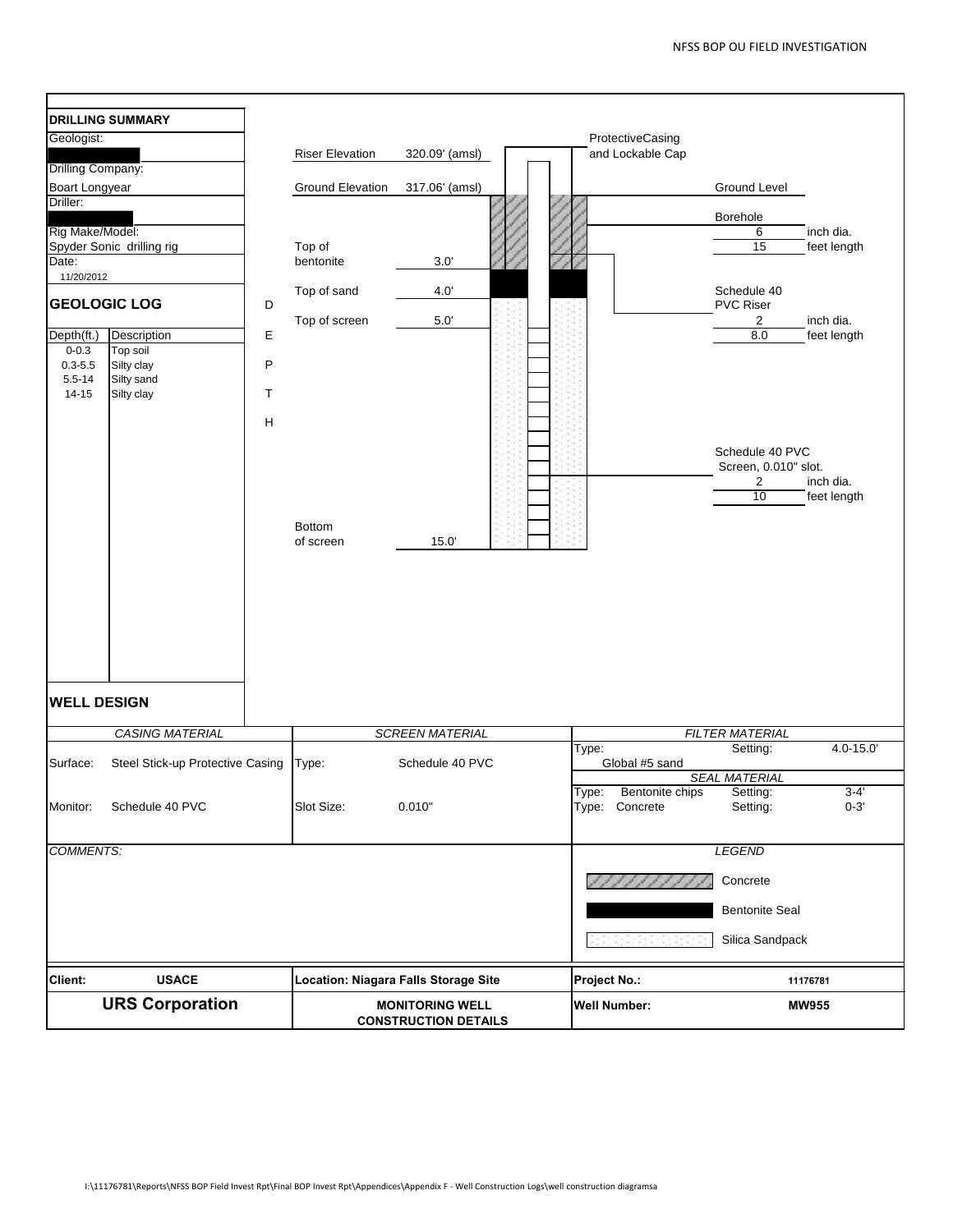|                                                                                                                           | <b>DRILLING SUMMARY</b>                                                                                                                |                                                                                |                                                       |                                      |                                                                                           |                                                      |
|---------------------------------------------------------------------------------------------------------------------------|----------------------------------------------------------------------------------------------------------------------------------------|--------------------------------------------------------------------------------|-------------------------------------------------------|--------------------------------------|-------------------------------------------------------------------------------------------|------------------------------------------------------|
| Geologist:                                                                                                                |                                                                                                                                        | <b>Riser Elevation</b>                                                         | 323.13' (amsl)                                        | ProtectiveCasing<br>and Lockable Cap |                                                                                           |                                                      |
| <b>Drilling Company:</b><br>Boart Longyear                                                                                |                                                                                                                                        | <b>Ground Elevation</b>                                                        | 320.14' (amsl)                                        |                                      | <b>Ground Level</b>                                                                       |                                                      |
| Driller:<br>Rig Make/Model:<br>Date:<br>11/12/2012                                                                        | Spyder Sonic drilling rig<br><b>GEOLOGIC LOG</b>                                                                                       | Top of<br>bentonite<br>D                                                       | 3.0'                                                  |                                      | Borehole<br>$\,6$<br>$\overline{20}$<br>Schedule 40<br><b>PVC Riser</b>                   | inch dia.<br>feet length                             |
| Depth(ft.)<br>$0 - 0.3$<br>$0.3 - 5.2$<br>$5.2 - 6.0$<br>$6.0 - 14.0$<br>14.0-16.0<br>16.0-16.5<br>16.5-17.0<br>17.0-20.0 | Description<br>Top soil<br>Silty clay<br>Silty sand<br>Silty clay/ clayey silt<br>Silty sand<br>Silty clay<br>Silty sand<br>Silty clay | E<br>P<br>Top of sand<br>T<br>Top of screen<br>H<br><b>Bottom</b><br>of screen | 8.0'<br>10.0'<br>20.0'                                |                                      | $\overline{2}$<br>13.0<br>Schedule 40 PVC<br>Screen, 0.010" slot.<br>$\overline{2}$<br>10 | inch dia.<br>feet length<br>inch dia.<br>feet length |
| <b>WELL DESIGN</b>                                                                                                        |                                                                                                                                        |                                                                                |                                                       |                                      |                                                                                           |                                                      |
|                                                                                                                           | <b>CASING MATERIAL</b>                                                                                                                 |                                                                                | <b>SCREEN MATERIAL</b>                                |                                      | <b>FILTER MATERIAL</b>                                                                    |                                                      |
| Surface:                                                                                                                  | Steel Stick-up Protective Casing                                                                                                       | Type:                                                                          | Schedule 40 PVC                                       | Type:<br>Global #5 sand              | Setting:<br><b>SEAL MATERIAL</b>                                                          | $7.9 - 20.0$                                         |
| Monitor:                                                                                                                  | Schedule 40 PVC                                                                                                                        | Slot Size:                                                                     | 0.010"                                                | Type:<br>Concrete<br>Type:           | Bentonite chips<br>Setting:<br>Setting:                                                   | $3 - 7.8'$<br>$0 - 3'$                               |
| <b>COMMENTS:</b>                                                                                                          |                                                                                                                                        |                                                                                |                                                       |                                      | <b>LEGEND</b>                                                                             |                                                      |
|                                                                                                                           |                                                                                                                                        |                                                                                |                                                       |                                      | Concrete                                                                                  |                                                      |
|                                                                                                                           |                                                                                                                                        |                                                                                |                                                       |                                      | <b>Bentonite Seal</b>                                                                     |                                                      |
|                                                                                                                           |                                                                                                                                        |                                                                                |                                                       |                                      | Silica Sandpack                                                                           |                                                      |
| <b>Client:</b>                                                                                                            | <b>USACE</b>                                                                                                                           |                                                                                | <b>Location: Niagara Falls Storage Site</b>           | <b>Project No.:</b>                  |                                                                                           | 11176781                                             |
|                                                                                                                           | <b>URS Corporation</b>                                                                                                                 |                                                                                | <b>MONITORING WELL</b><br><b>CONSTRUCTION DETAILS</b> | <b>Well Number:</b>                  |                                                                                           | <b>MW956</b>                                         |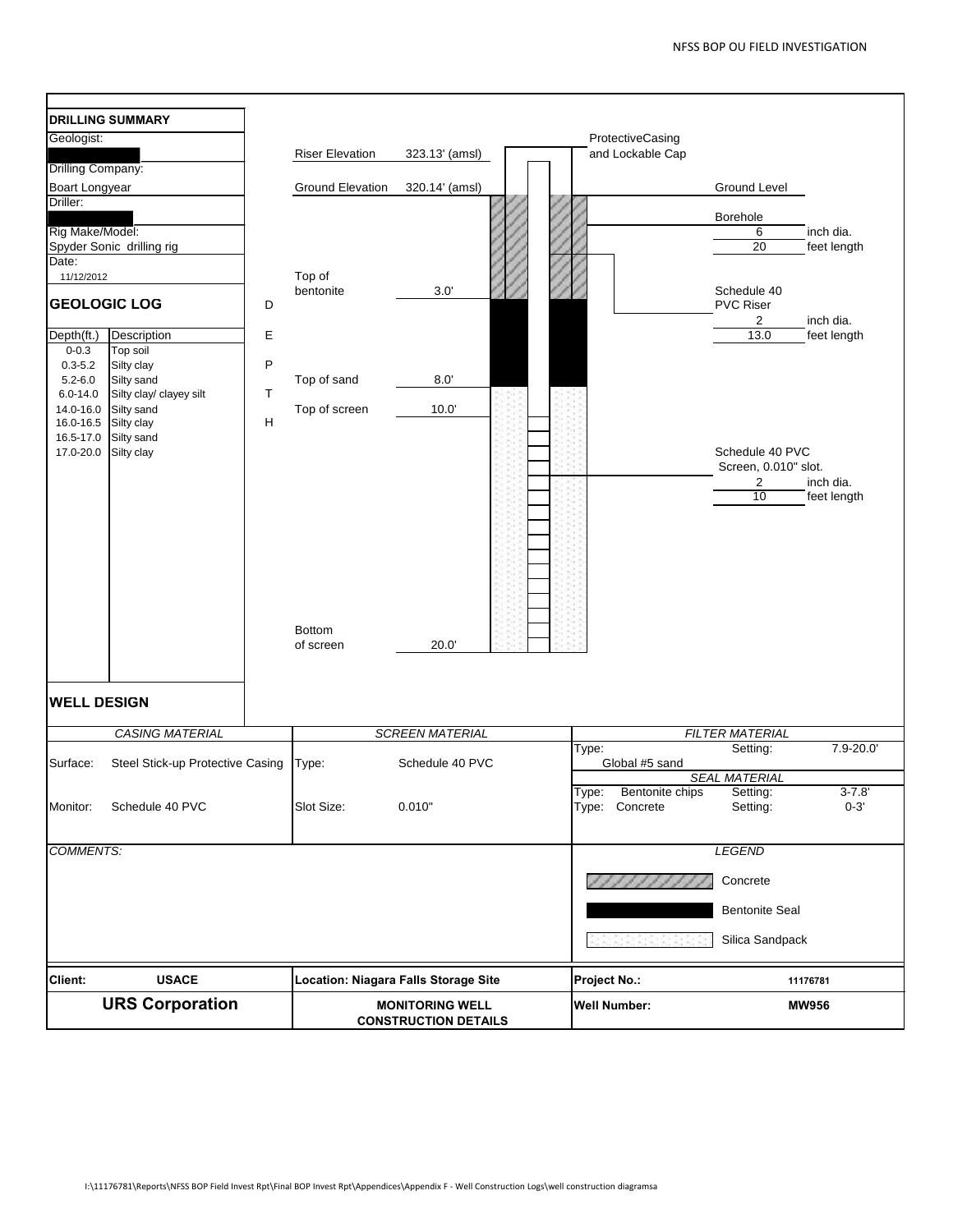|                                                                                                                | <b>DRILLING SUMMARY</b>                                                                                        |                                              |                                                       |                        |  |                     |                                      |                                                                                          |                                                      |
|----------------------------------------------------------------------------------------------------------------|----------------------------------------------------------------------------------------------------------------|----------------------------------------------|-------------------------------------------------------|------------------------|--|---------------------|--------------------------------------|------------------------------------------------------------------------------------------|------------------------------------------------------|
| Geologist:<br><b>Drilling Company:</b>                                                                         |                                                                                                                |                                              | <b>Riser Elevation</b>                                | 324.48' (amsl)         |  |                     | ProtectiveCasing<br>and Lockable Cap |                                                                                          |                                                      |
| Boart Longyear                                                                                                 |                                                                                                                |                                              | <b>Ground Elevation</b>                               | 321.46' (amsl)         |  |                     |                                      | <b>Ground Level</b>                                                                      |                                                      |
| Driller:<br>Rig Make/Model:                                                                                    |                                                                                                                |                                              |                                                       |                        |  |                     |                                      | Borehole<br>$\,6$                                                                        | inch dia.                                            |
| Spyder Sonic drilling rig<br>Date:<br>11/13/2012<br><b>GEOLOGIC LOG</b>                                        |                                                                                                                | D                                            | Top of<br>bentonite<br>Top of sand                    | 3.0'<br>4.0'           |  |                     |                                      | 15<br>Schedule 40<br><b>PVC Riser</b>                                                    | feet length                                          |
| Depth(ft.)<br>$0 - 0.3$<br>$0.3 - 5.8$<br>$5.8 - 8.0$<br>$8.0 - 9.8$<br>$9.8 - 10.8$<br>10.8-14.0<br>14.0-15.0 | Description<br>Top soil<br>Silty clay to clayey silt<br>Silty sand<br>Silty clay<br>Sand<br>Silty clay<br>Clay | $\mathsf E$<br>${\sf P}$<br>$\mathsf T$<br>H | Top of screen<br><b>Bottom</b><br>of screen           | 5.0'<br>15.0'          |  |                     |                                      | $\overline{2}$<br>8.0<br>Schedule 40 PVC<br>Screen, 0.010" slot.<br>$\overline{2}$<br>10 | inch dia.<br>feet length<br>inch dia.<br>feet length |
| <b>WELL DESIGN</b>                                                                                             |                                                                                                                |                                              |                                                       |                        |  |                     |                                      |                                                                                          |                                                      |
|                                                                                                                | <b>CASING MATERIAL</b>                                                                                         |                                              |                                                       | <b>SCREEN MATERIAL</b> |  |                     |                                      | <b>FILTER MATERIAL</b>                                                                   | $4.0 - 15.0'$                                        |
| Surface:                                                                                                       | Steel Stick-up Protective Casing                                                                               |                                              | Type:                                                 | Schedule 40 PVC        |  | Type:               | Global #5 sand                       | Setting:<br><b>SEAL MATERIAL</b>                                                         |                                                      |
| Monitor:                                                                                                       | Schedule 40 PVC                                                                                                |                                              | Slot Size:                                            | 0.010"                 |  | Type:<br>Type:      | Bentonite chips<br>Concrete          | Setting:<br>Setting:                                                                     | $3 - 4'$<br>$0 - 3'$                                 |
| <b>COMMENTS:</b>                                                                                               |                                                                                                                |                                              |                                                       |                        |  |                     |                                      | <b>LEGEND</b>                                                                            |                                                      |
|                                                                                                                |                                                                                                                |                                              |                                                       |                        |  |                     |                                      | Concrete                                                                                 |                                                      |
|                                                                                                                |                                                                                                                |                                              |                                                       |                        |  |                     |                                      | <b>Bentonite Seal</b>                                                                    |                                                      |
|                                                                                                                |                                                                                                                |                                              |                                                       |                        |  |                     |                                      | Silica Sandpack                                                                          |                                                      |
| <b>Client:</b>                                                                                                 | <b>USACE</b>                                                                                                   |                                              | Location: Niagara Falls Storage Site                  |                        |  | <b>Project No.:</b> |                                      |                                                                                          | 11176781                                             |
| <b>URS Corporation</b>                                                                                         |                                                                                                                |                                              | <b>MONITORING WELL</b><br><b>CONSTRUCTION DETAILS</b> |                        |  |                     | <b>Well Number:</b>                  |                                                                                          | <b>MW957</b>                                         |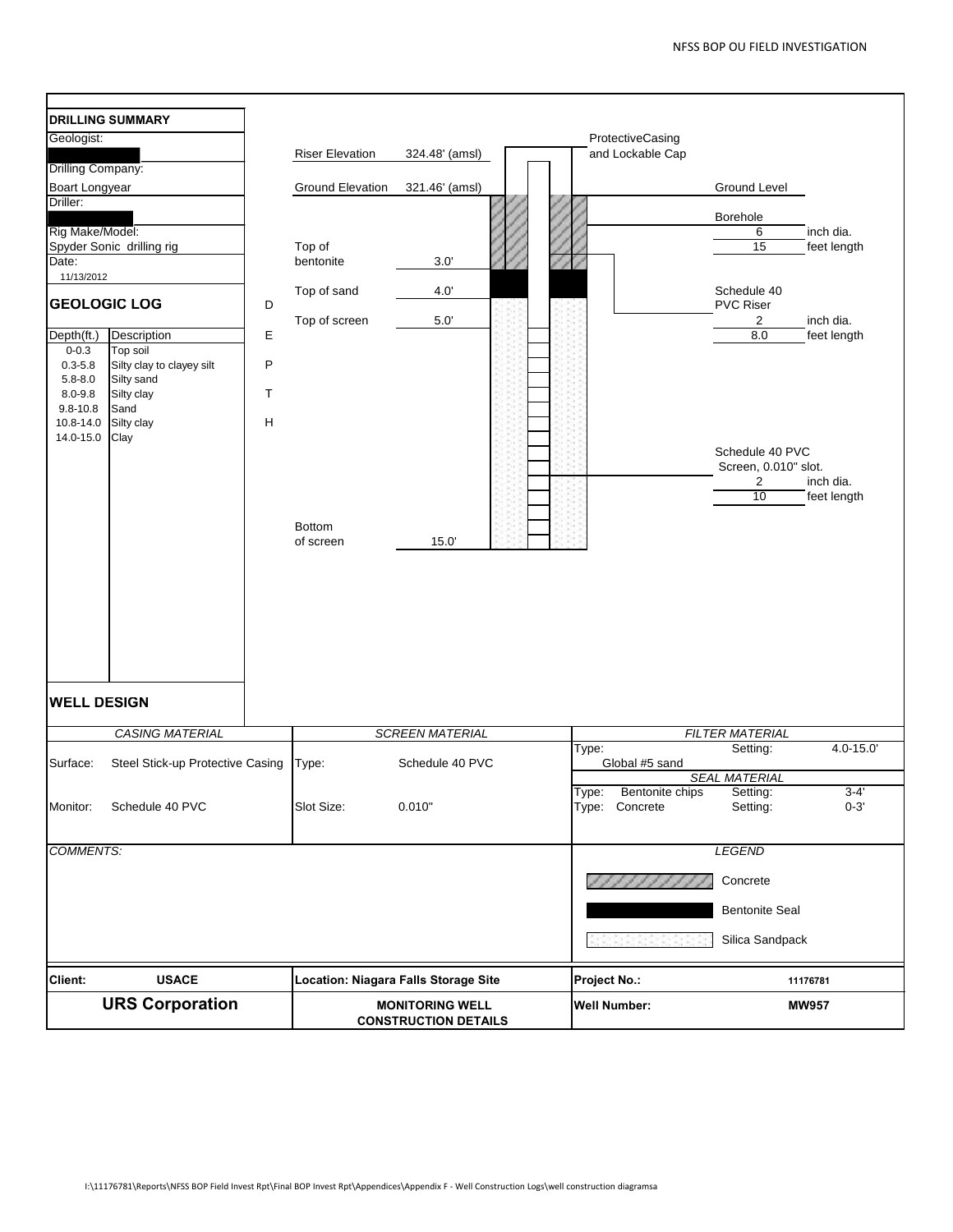| Geologist:<br>Drilling Company:<br>Boart Longyear<br>Driller:<br>Rig Make/Model:<br>Date:<br>11/130/2012 | <b>DRILLING SUMMARY</b><br>Spyder Sonic drilling rig<br><b>GEOLOGIC LOG</b>             | D                                                     | <b>Riser Elevation</b><br><b>Ground Elevation</b><br>Top of<br>bentonite<br>Top of sand | 319.77' (amsl)<br>316.71' (amsl)<br>3.0'<br>4.0' |  |                     | ProtectiveCasing<br>and Lockable Cap | <b>Ground Level</b><br>Borehole<br>6<br>10<br>Schedule 40<br><b>PVC Riser</b>                        | inch dia.<br>feet length                             |  |
|----------------------------------------------------------------------------------------------------------|-----------------------------------------------------------------------------------------|-------------------------------------------------------|-----------------------------------------------------------------------------------------|--------------------------------------------------|--|---------------------|--------------------------------------|------------------------------------------------------------------------------------------------------|------------------------------------------------------|--|
| Depth(ft.)<br>$0 - 0.3$<br>$0.3 - 3.0$<br>$3.0 - 3.8$<br>$3.8 - 5.0$<br>$5.0 - 5.5$<br>$5.5 - 10.0$      | Description<br>Top soil<br>Silty clay<br>Sand<br>Silty clay<br>Silty sand<br>Silty clay | E<br>${\sf P}$<br>$\top$<br>$\boldsymbol{\mathsf{H}}$ | Top of screen<br><b>Bottom</b><br>of screen                                             | $5.0^\circ$<br>10.0'                             |  |                     |                                      | $\overline{2}$<br>8.1<br>Schedule 40 PVC<br>Screen, 0.010" slot.<br>$\overline{c}$<br>$\overline{5}$ | inch dia.<br>feet length<br>inch dia.<br>feet length |  |
| <b>WELL DESIGN</b>                                                                                       |                                                                                         |                                                       |                                                                                         |                                                  |  |                     |                                      |                                                                                                      |                                                      |  |
|                                                                                                          | <b>CASING MATERIAL</b>                                                                  |                                                       |                                                                                         | <b>SCREEN MATERIAL</b>                           |  |                     |                                      | <b>FILTER MATERIAL</b>                                                                               |                                                      |  |
| Surface:                                                                                                 | Steel Stick-up Protective Casing                                                        |                                                       | Type:                                                                                   | Schedule 40 PVC                                  |  | Type:               | Global #5 sand                       | Setting:<br><b>SEAL MATERIAL</b>                                                                     | $4 - 10.0'$                                          |  |
| Monitor:                                                                                                 | Schedule 40 PVC                                                                         |                                                       | Slot Size:                                                                              | 0.010"                                           |  | Type:<br>Type:      | Bentonite chips<br>Concrete          | Setting:<br>Setting:                                                                                 | $3 - 4'$<br>$0 - 3'$                                 |  |
| <b>COMMENTS:</b>                                                                                         |                                                                                         |                                                       |                                                                                         |                                                  |  |                     |                                      | <b>LEGEND</b>                                                                                        |                                                      |  |
|                                                                                                          |                                                                                         |                                                       |                                                                                         |                                                  |  |                     |                                      | Concrete<br><b>Bentonite Seal</b><br>Silica Sandpack                                                 |                                                      |  |
| <b>Client:</b>                                                                                           | <b>USACE</b>                                                                            |                                                       | <b>Location: Niagara Falls Storage Site</b>                                             |                                                  |  | <b>Project No.:</b> |                                      |                                                                                                      | 11176781                                             |  |
| <b>URS Corporation</b>                                                                                   |                                                                                         |                                                       | <b>MONITORING WELL</b><br><b>CONSTRUCTION DETAILS</b>                                   |                                                  |  | <b>Well Number:</b> |                                      | <b>MW958</b>                                                                                         |                                                      |  |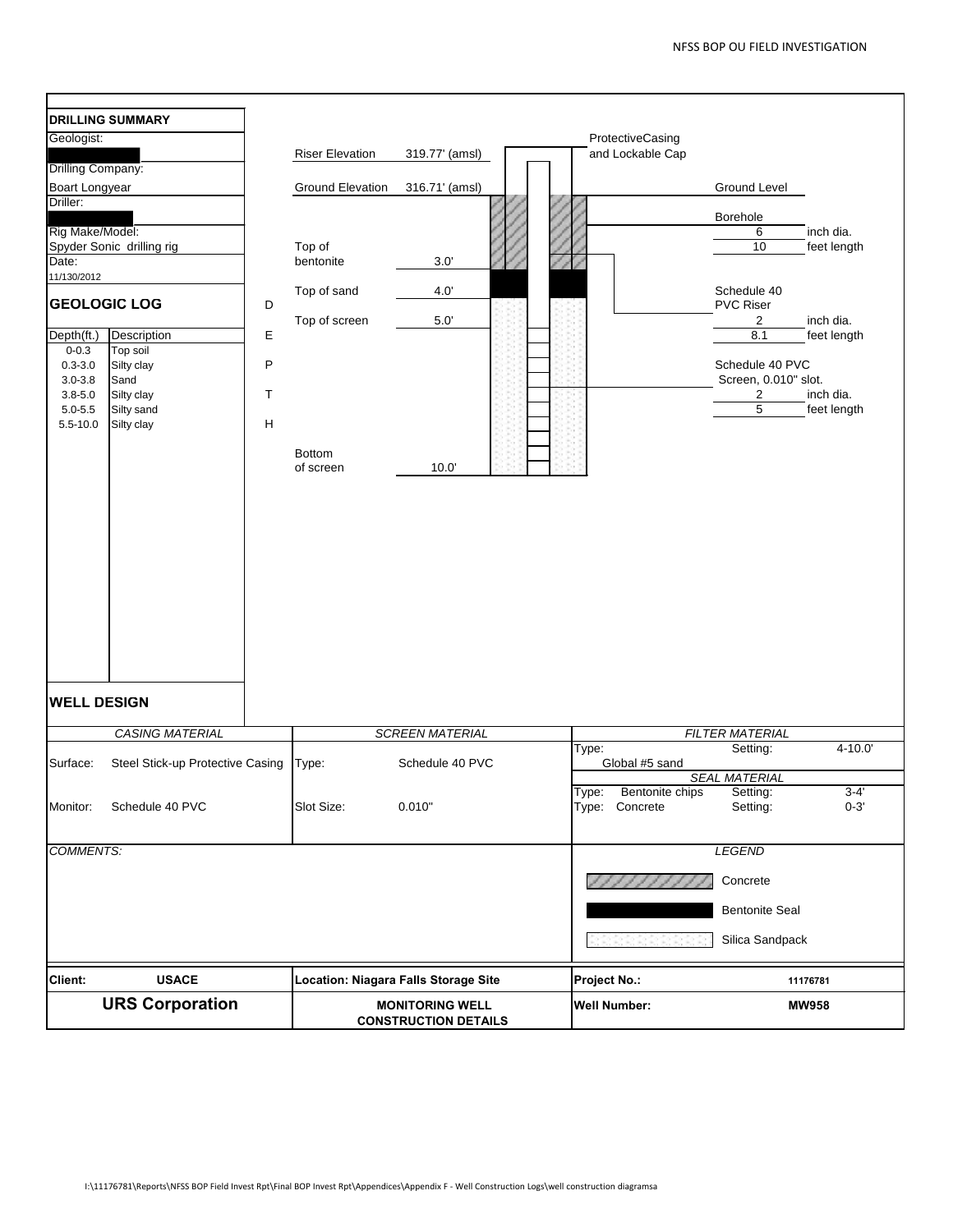|                                                     | <b>DRILLING SUMMARY</b>                                           |                     |                                                       |                        |  |                     |                                      |                                                                 |                          |
|-----------------------------------------------------|-------------------------------------------------------------------|---------------------|-------------------------------------------------------|------------------------|--|---------------------|--------------------------------------|-----------------------------------------------------------------|--------------------------|
| Geologist:                                          |                                                                   |                     | <b>Riser Elevation</b>                                | 320.56' (amsl)         |  |                     | ProtectiveCasing<br>and Lockable Cap |                                                                 |                          |
| <b>Drilling Company:</b>                            |                                                                   |                     |                                                       |                        |  |                     |                                      |                                                                 |                          |
| Boart Longyear<br>Driller:                          |                                                                   |                     | <b>Ground Elevation</b>                               | 317.45' (amsl)         |  |                     |                                      | <b>Ground Level</b>                                             |                          |
|                                                     |                                                                   |                     |                                                       |                        |  |                     |                                      | Borehole                                                        |                          |
| Rig Make/Model:                                     |                                                                   |                     |                                                       |                        |  |                     |                                      | $\,6$                                                           | inch dia.                |
| Date:                                               | Spyder Sonic drilling rig                                         |                     | Top of<br>bentonite                                   | 3.0'                   |  |                     |                                      | $\overline{15}$                                                 | feet length              |
| 11/12/2012                                          |                                                                   |                     |                                                       |                        |  |                     |                                      |                                                                 |                          |
| <b>GEOLOGIC LOG</b><br>D                            |                                                                   |                     | Top of sand                                           | 4.0'                   |  |                     |                                      | Schedule 40<br><b>PVC Riser</b>                                 |                          |
| Depth(ft.)                                          | Description                                                       | $\mathsf E$         | Top of screen                                         | 5.0'                   |  |                     |                                      | $\overline{2}$<br>8.1                                           | inch dia.<br>feet length |
| $0 - 0.3$<br>$0.3 - 13.0$<br>13.0-14.0<br>14.0-15.0 | Top soil<br>Silty clay to clayey silt<br>Silty sand<br>Silty clay | ${\sf P}$<br>$\top$ |                                                       |                        |  |                     |                                      |                                                                 |                          |
| <b>WELL DESIGN</b>                                  |                                                                   | H                   | <b>Bottom</b><br>of screen                            | 15.0'                  |  |                     |                                      | Schedule 40 PVC<br>Screen, 0.010" slot.<br>$\overline{2}$<br>10 | inch dia.<br>feet length |
|                                                     |                                                                   |                     |                                                       |                        |  |                     |                                      |                                                                 |                          |
|                                                     | <b>CASING MATERIAL</b>                                            |                     |                                                       | <b>SCREEN MATERIAL</b> |  | Type:               |                                      | <b>FILTER MATERIAL</b><br>Setting:                              | $4.0 - 15.0$             |
| Surface:                                            | Steel Stick-up Protective Casing                                  |                     | Type:                                                 | Schedule 40 PVC        |  |                     | Global #5 sand                       |                                                                 |                          |
|                                                     |                                                                   |                     |                                                       |                        |  |                     |                                      | <b>SEAL MATERIAL</b>                                            |                          |
| Monitor:                                            | Schedule 40 PVC                                                   |                     | Slot Size:                                            | 0.010"                 |  | Type:<br>Type:      | Bentonite chips<br>Concrete          | Setting:<br>Setting:                                            | $3 - 4'$<br>$0 - 3'$     |
| <b>COMMENTS:</b>                                    |                                                                   |                     |                                                       |                        |  |                     |                                      | <b>LEGEND</b>                                                   |                          |
|                                                     |                                                                   |                     |                                                       |                        |  |                     |                                      | Concrete                                                        |                          |
|                                                     |                                                                   |                     |                                                       |                        |  |                     |                                      | <b>Bentonite Seal</b>                                           |                          |
|                                                     |                                                                   |                     |                                                       |                        |  |                     |                                      | Silica Sandpack                                                 |                          |
| <b>Client:</b>                                      | <b>USACE</b>                                                      |                     | <b>Location: Niagara Falls Storage Site</b>           |                        |  | <b>Project No.:</b> |                                      |                                                                 | 11176781                 |
| <b>URS Corporation</b>                              |                                                                   |                     | <b>MONITORING WELL</b><br><b>CONSTRUCTION DETAILS</b> |                        |  |                     | <b>Well Number:</b>                  |                                                                 | <b>MW959</b>             |